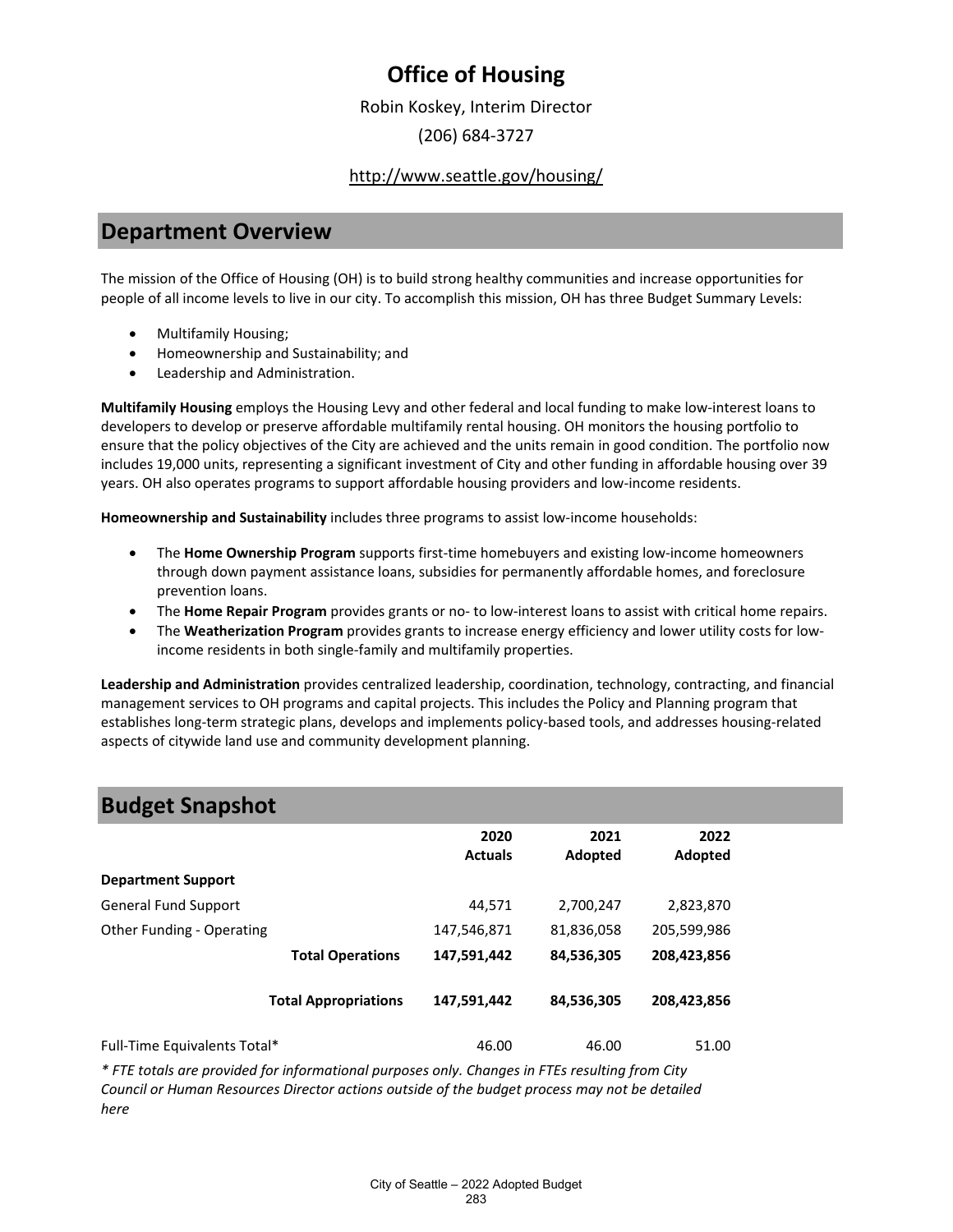### **Budget Overview**

The Office of Housing (OH) is primarily supported by the 2016 Housing Levy, the Mandatory Housing Affordability program, and federal and state grants. Funding policies for the Housing Levy are detailed in the Levy Administrative and Financial (A&F) Plan, adopted by Council through a separate process. The A&F plan can be foun[d here.](https://www.seattle.gov/Documents/Departments/Housing/Footer%20Pages/Data%20and%20Reports/2019-2020%20Administrative%20and%20Financial%20Plan.pdf) Throughout the COVID-19 pandemic, the need for housing production, acquisition, and preservation has remained critical for equitable response and recovery. The Office of Housing has continued significant investment in affordable housing projects in partnership with developers to produce and preserve multifamily rental housing that remains affordable under long-term income and rent restrictions.

In July of 2020, City Council passed the JumpStart Payroll Tax legislation and Spending Resolution with collection of the tax set to begin on January 1, 2022. The 2022 Proposed Budget utilizes this tax in conjunction with the base and other funding sources to invest \$208.4M in affordable housing of which \$123.8M are new investments detailed below. This investment is more than twice the amount available from base resources. These new investments, in housing capital, community-drive acquisition and development, and homeownership opportunities were informed by community process and align closely with the JumpStart spending priorities. Together these planning processes result in expanded funding for affordable housing for the purpose of alleviating poverty, reducing rates of homelessness, stimulating economic recovery, and building generational wealth for communities disproportionately impacted by COVID-19 and systemic and institutional racism.

The following sections reflects the Proposed Budget. Council made changes to these investments detailed in the City Council Changes section below.

### **New Investments in Housing Capital (\$89.5M)**

As a core component of ongoing COVID-19 response and recovery, the proposed budget includes significant new investments for rental housing capital with a focus on residents making at or below 30% of the average median income (AMI). The proposed budget invests \$89.5M for the production, preservation, or acquisition of affordable housing. This investment is made up of \$50.5M from Seattle Rescue Plan 3 using federal Coronavirus Local Fiscal Recovery (CLFR) dollars, \$17M from the Payroll Tax Fund and \$1.3M from the transportation network company (TNC) tax, and \$20.7M in new Mandatory Housing Affordability (MHA) projected revenue. 

### **Community Driven Acquisition and Development of Affordable Housing (\$15.7M)**

The Strategic Investment Fund invests \$15.7M in communities facing high displacement pressure by acquiring or developing property for affordable housing projects. This investment compliments \$14.3M of additional funding for the Equitable Development Initiative in the Office of Planning and Community Development (OPCD). Both strategies use a community driven approach to addressing high displacement pressures as identified by the Equitable Community Indicator Report published by OCPD in September 2020.

### **Expanding Home Ownership to Grow Generational Wealth (\$6M)**

The Equitable Communities Task Force recommended \$6M in on-going investments to improve homeowner rates and homeownership retention intended to grow generational wealth in Black, Indigenous, and People of Color (BIPOC) communities that have been disproportionately impacted by a historically racist housing policies.

### **Additional Investments (\$3.1M)**

Lastly, new funding builds and expands programs for ongoing electrification for low-income residents that currently use oil to heat their homes and workforce development training that creates a pipeline for new jobs in the housing social services field. Taken together, the adjustments sustain and expand a suite of programs and investments to combat residential displacement; advance racial equity for communities most impacted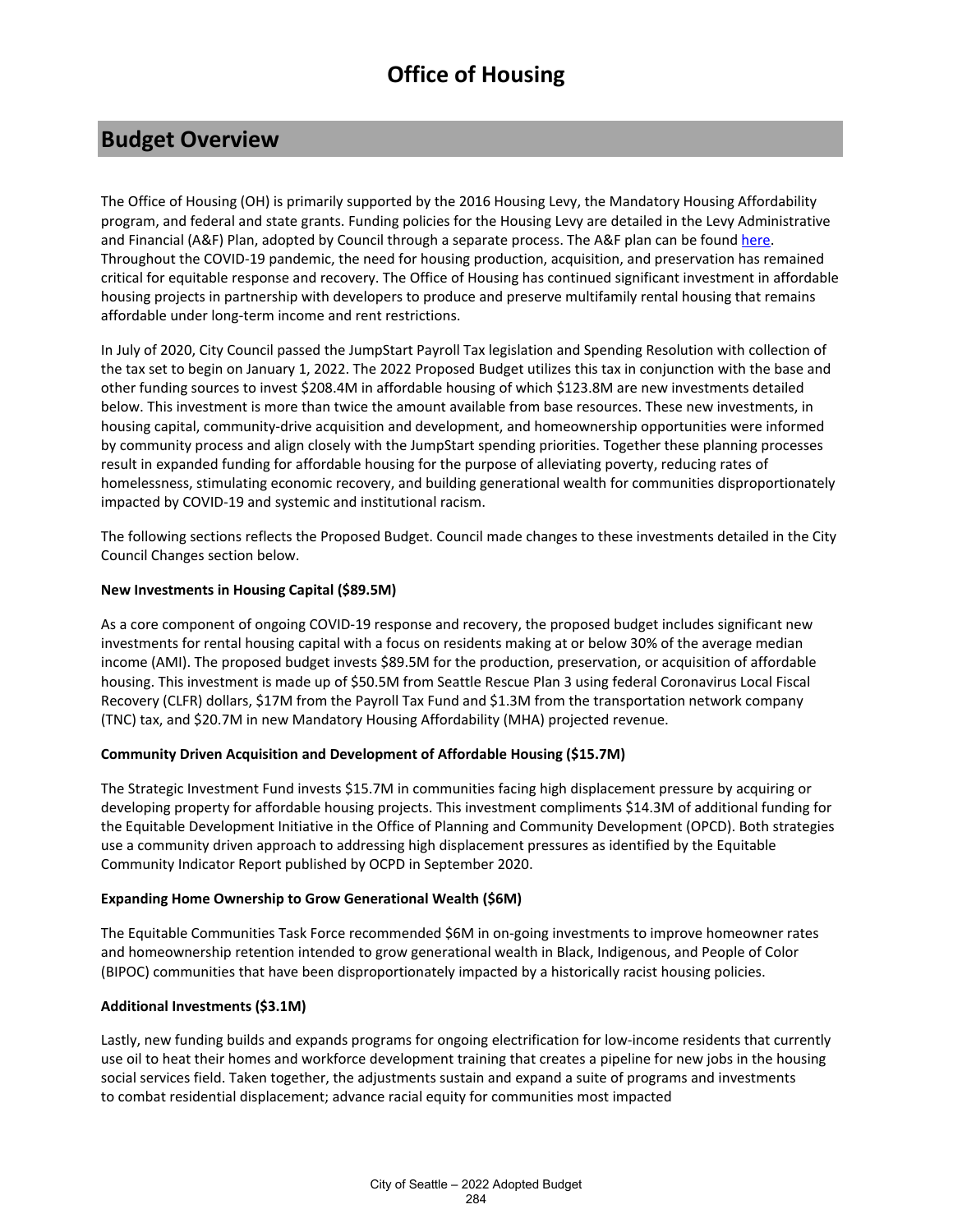by past discriminatory housing policy; reduce carbon emissions; and uphold complete, connect and equitable communities.

#### **City Council Changes to the Proposed Budget**

Council made changes to the Office of Housing Proposed Budget, including statements in the above budget overview, by eliminating the proposed \$50.5M investment from Seattle Rescue Plan 3 using federal Coronavirus Local Fiscal Recovery (CLFR) dollars. Alternatively, Council appropriated \$52.7M of on-going Payroll Expense Tax Fund resources for investment in Affordable Rental Housing Production and Preservation. Council made changes to the Equitable Community Initiative investments by eliminating the Lease to Own reserve of \$250,000 and changing the Homeownership Development and Ownership Retention investments from on-going to one-time investments. Council appropriated \$7.3M for services at affordable housing developments that utilize Emergency Housing Vouchers and \$200,000 for case management services for individuals who are at risk of homelessness or recently homelessness. Council added \$450,000 for predevelopment costs to accelerate the development of additional affordable housing developments. Council added \$1M of General Fund for capacity building support to affordable housing providers. Additional details on these changes can be found in the summary of each change below.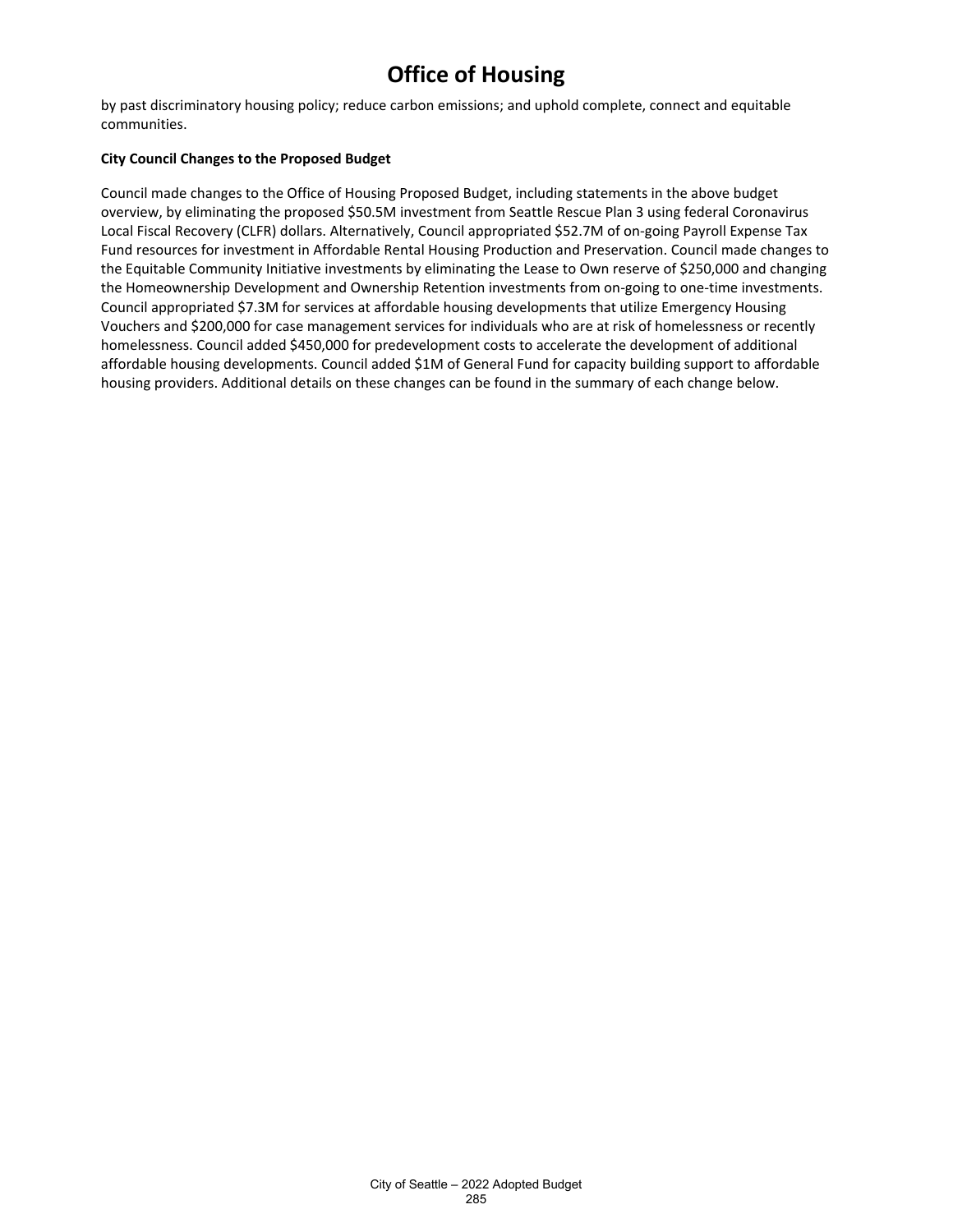# **Incremental Budget Changes**

|                                                                                                                                                                                                                                                                                                                              | <b>Dollars</b> | <b>FTE</b> |
|------------------------------------------------------------------------------------------------------------------------------------------------------------------------------------------------------------------------------------------------------------------------------------------------------------------------------|----------------|------------|
| 2021 Adopted Budget                                                                                                                                                                                                                                                                                                          | 84,536,305     | 46.00      |
| <b>Baseline</b>                                                                                                                                                                                                                                                                                                              |                |            |
| Removal of One-Time 2021 Budget Adds                                                                                                                                                                                                                                                                                         | (2,700,000)    |            |
| Citywide Adjustments for Standard Cost Changes                                                                                                                                                                                                                                                                               | 185,433        |            |
| Baseline Adjustments for Personnel Costs                                                                                                                                                                                                                                                                                     | 60,260         |            |
| <b>Proposed Operating</b>                                                                                                                                                                                                                                                                                                    |                |            |
| Investments in Affordable Housing Capital                                                                                                                                                                                                                                                                                    | 17,000,000     |            |
| Expanded Capital Investment in Affordable Rental Housing Production and<br>Preservation                                                                                                                                                                                                                                      | 50,498,109     |            |
| Investments to Address Residential Displacement (Strategic Investment Fund)                                                                                                                                                                                                                                                  | 15,700,000     |            |
| Homeownership Development (Equitable Communities Initiative)                                                                                                                                                                                                                                                                 | 4,875,000      |            |
| Ownership Retention Program (Equitable Communities Initiative)                                                                                                                                                                                                                                                               | 875,000        |            |
| Transportation Network Company Tax Revenue Authority                                                                                                                                                                                                                                                                         | 1,300,000      |            |
| Single Family Oil Heat Conversion                                                                                                                                                                                                                                                                                            | 1,498,461      | 1.00       |
| Intake and Application Support for Expanded Weatherization Programs                                                                                                                                                                                                                                                          | 26,539         | 1.00       |
| Fine Revenue for Multifamily Electrification                                                                                                                                                                                                                                                                                 | 61,500         |            |
| Workforce Development; Affordable Housing and Homeless Service Providers                                                                                                                                                                                                                                                     | 750,000        |            |
| Reserve Funding for Equitable Communities Initiative Recommendation                                                                                                                                                                                                                                                          | 250,000        |            |
| <b>Proposed Technical</b>                                                                                                                                                                                                                                                                                                    |                |            |
| Continuation of O&M Subsidy Adjustment                                                                                                                                                                                                                                                                                       | 767,520        |            |
| Local Option O&M Subsidies                                                                                                                                                                                                                                                                                                   | 1,929,400      |            |
| Continuation of 2021 Q2 Ongoing Changes                                                                                                                                                                                                                                                                                      | 409,594        | 3.00       |
| Projected Revenue Adjustments                                                                                                                                                                                                                                                                                                | 20,772,343     |            |
| Council                                                                                                                                                                                                                                                                                                                      |                |            |
| Changes to Jumpstart Fund Expenditures, Coronavirus Local Recovery Fund<br>Resources, and Other Community-led Investments                                                                                                                                                                                                    | 2,978,392      |            |
| Cut \$6 million of JumpStart Funds in HSD for services paired with Emergency<br>Housing Vouchers; cut \$1.3 million of JumpStart Funds in OH for multifamily<br>lending; and add \$7.3 million of JumpStart Funds to OH for services paired with<br>Emergency Housing Vouchers and for services in City-funded housing units | 6,000,000      |            |
| Add \$250,000 GF to OH for pre-development costs for an affordable housing<br>project at North Seattle College                                                                                                                                                                                                               | 250,000        |            |
| Add \$200,000 GF to OH for the Home for Good Program                                                                                                                                                                                                                                                                         | 200,000        |            |
| Add \$200,000 of fund balance in OH to fund the Home and Hope Program                                                                                                                                                                                                                                                        | 200,000        |            |
| Errata Corrections to the Proposed Budget and CIP                                                                                                                                                                                                                                                                            |                |            |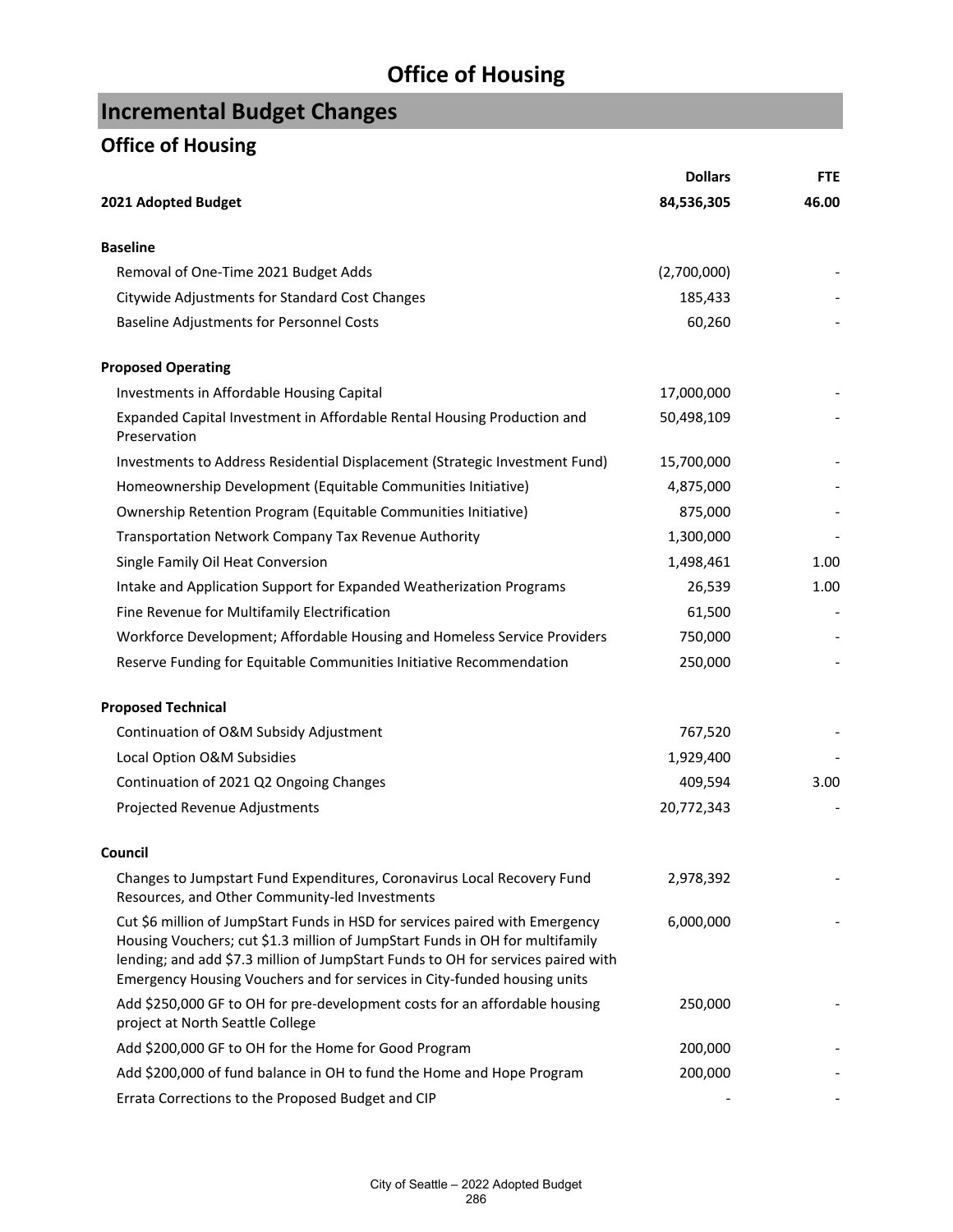| <b>Description of Incremental Budget Changes</b> |               |       |
|--------------------------------------------------|---------------|-------|
| <b>Total 2022 Adopted Budget</b>                 | \$208,423,856 | 51.00 |
| <b>Total Incremental Changes</b>                 | \$123,887,551 | 5.00  |

|                                             | <b>Baseline</b> |
|---------------------------------------------|-----------------|
| <b>Removal of One-Time 2021 Budget Adds</b> |                 |
| Expenditures                                | \$(2,700,000)   |
| Revenues                                    | \$12,465,681    |

This baseline adjustment removes one-time 2021 Budget Adds from OH's 2022 budget. These one-time adds included funding for the following: Mortgage Counseling from Joint COVID relief (\$350K), Aurora Commons feasibility study (\$200K), Aurora Commons acquisition (\$1.5M), Central Area predevelopment work (\$250K), the Home for Good program (\$200K), and oil heat conversion (\$200K).

#### **Citywide Adjustments for Standard Cost Changes**

Expenditures \$185,433

Citywide technical adjustments made in the baseline phase reflect changes to internal services costs, including rates from the Department of Finance & Administrative Services, Seattle Information Technology Department, Seattle Department of Human Resources, and for healthcare, retirement and industrial insurance charges for the department. These adjustments reflect initial assumptions about these costs and inflators early in the budget process.

### **Baseline Adjustments for Personnel Costs**

Expenditures \$60,260

This centrally administered change adjusts appropriations to restore the annual wage increase for non-represented Executives, Managers and Strategic Advisors, which was forgone in 2021 due to financial constraints.

### **Proposed Operating**

### **Investments in Affordable Housing Capital**

Expenditures \$17,000,000

This item adds \$17,000,000 in one-time funding for the production, preservation, or acquisition of affordable housing, including essential rehabilitation investments to extend the useful life of existing units. This item is funded with Payroll Tax resources as it is consistent with the JumpStart policy goals regarding investments in affordable housing.

### **Expanded Capital Investment in Affordable Rental Housing Production and Preservation**

Expenditures \$50,498,109

The Council altered this proposal in the Adopted Budget. Refer to the Council Phase Changes section below. The Proposed Budget description follows: This item adds \$50,498,109 in one-time funding for the production, preservation, or acquisition of affordable housing, including essential rehabilitation investments to extend the useful life of existing units. This item includes funding that is part of a package of CLFR-funded or CLFR-enabled items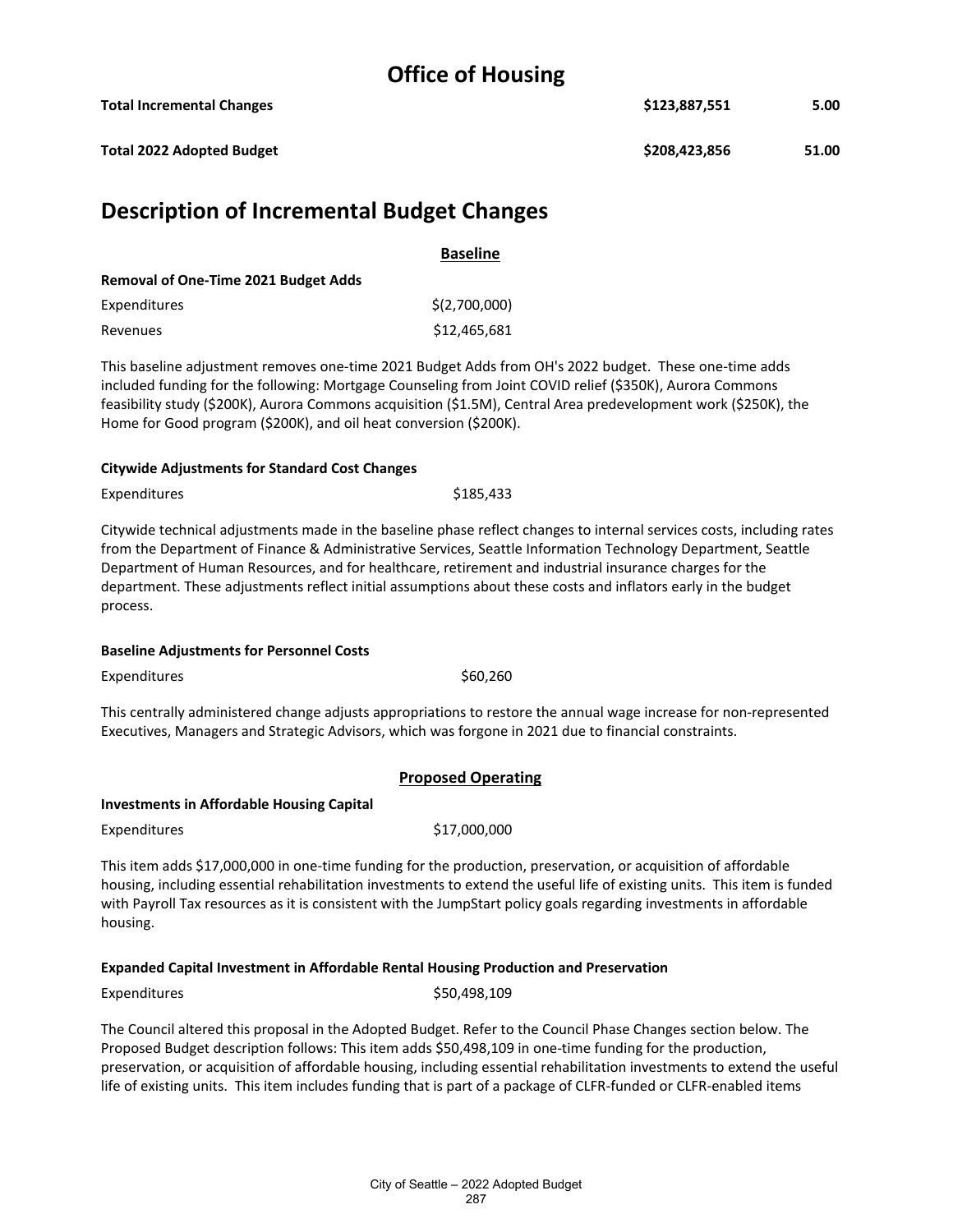comprising Seattle Rescue Plan 3 (SRP3). See the Seattle Rescue Plan section of this 2022 Budget Book for more on SRP3.

#### **Investments to Address Residential Displacement (Strategic Investment Fund)**

| Expenditures | \$15,700,000 |
|--------------|--------------|
|              |              |

This proposal provides a dedicated resource for investments in the development of property located in high risk of displacement neighborhoods, including land and buildings, that is specifically intended to address residential displacement. This item is a companion to the \$14.3 million allocation of investments in the equitable development initiative in the Office of Planning and Community Development budget. This item is funded with Payroll Tax resources as it is consistent with the JumpStart policy goals regarding investments in affordable housing.

#### **Homeownership Development (Equitable Communities Initiative)**

| Expenditures | \$4,875,000 |
|--------------|-------------|
|              |             |

The Council altered this proposal in the Adopted Budget. Refer to the Council Phase Changes section below. The Proposed Budget description follows: This item adds \$4,875,000 to develop an affordable housing program that creates equitable access to homeownership opportunities intended for Black, Indigenous, and People of Color (BIPOC) households who have been impacted by historically discriminatory housing policies, to remain in the City of Seattle, be rooted in place, and create generational wealth through homeownership. This item was recommended by the Equitable Communities Initiative Task Force and is funded with Payroll Tax resources as it is consistent with the JumpStart policy goals regarding home ownership.

#### **Ownership Retention Program (Equitable Communities Initiative)**

| Expenditures | \$875,000 |
|--------------|-----------|
|--------------|-----------|

The Council altered this proposal in the Adopted Budget. Refer to the Council Phase Changes section below. The Proposed Budget description follows: This item adds \$875,000 to the Ownership Retention Program, that responds to homeowner's need to stay in their homes and their ability to develop their property as a means to secure assets for generational wealth and stabilize communities at risk of displacement. This item was recommended by the Equitable Communities Initiative Task Force, and is funded with Payroll Tax resources as it is consistent with the JumpStart policy goals regarding home ownership.

#### **Transportation Network Company Tax Revenue Authority**

| Expenditures | \$1,300,000 |
|--------------|-------------|
|--------------|-------------|

This item adds appropriation authority for new TNC revenue. Funds will be spent on OH capital investments.

| <b>Single Family Oil Heat Conversion</b> |             |  |
|------------------------------------------|-------------|--|
| Expenditures                             | \$1,498,461 |  |
| <b>Position Allocation</b>               | 1.00        |  |

This item provides funding to fully meet the 2022 production targets of the 125 oil-to-heat electric heat pump conversions for low-income households regardless of any delay to the Heating Oil Tax. This is part of the Clean Heat Program for oil home heating conversions, which is a collaboration between the OH and the Office of Sustainability and Environment (OSE). This item creates one Property Rehab Specialist position to implement the Clean Heat program. Funding for this program is supported by Payroll Tax resources as it is consistent with the JumpStart policy goals regarding Green New Deal investments. Funding will be supported by the Oil Heat Tax in 2023 and beyond.

#### **Intake and Application Support for Expanded Weatherization Programs**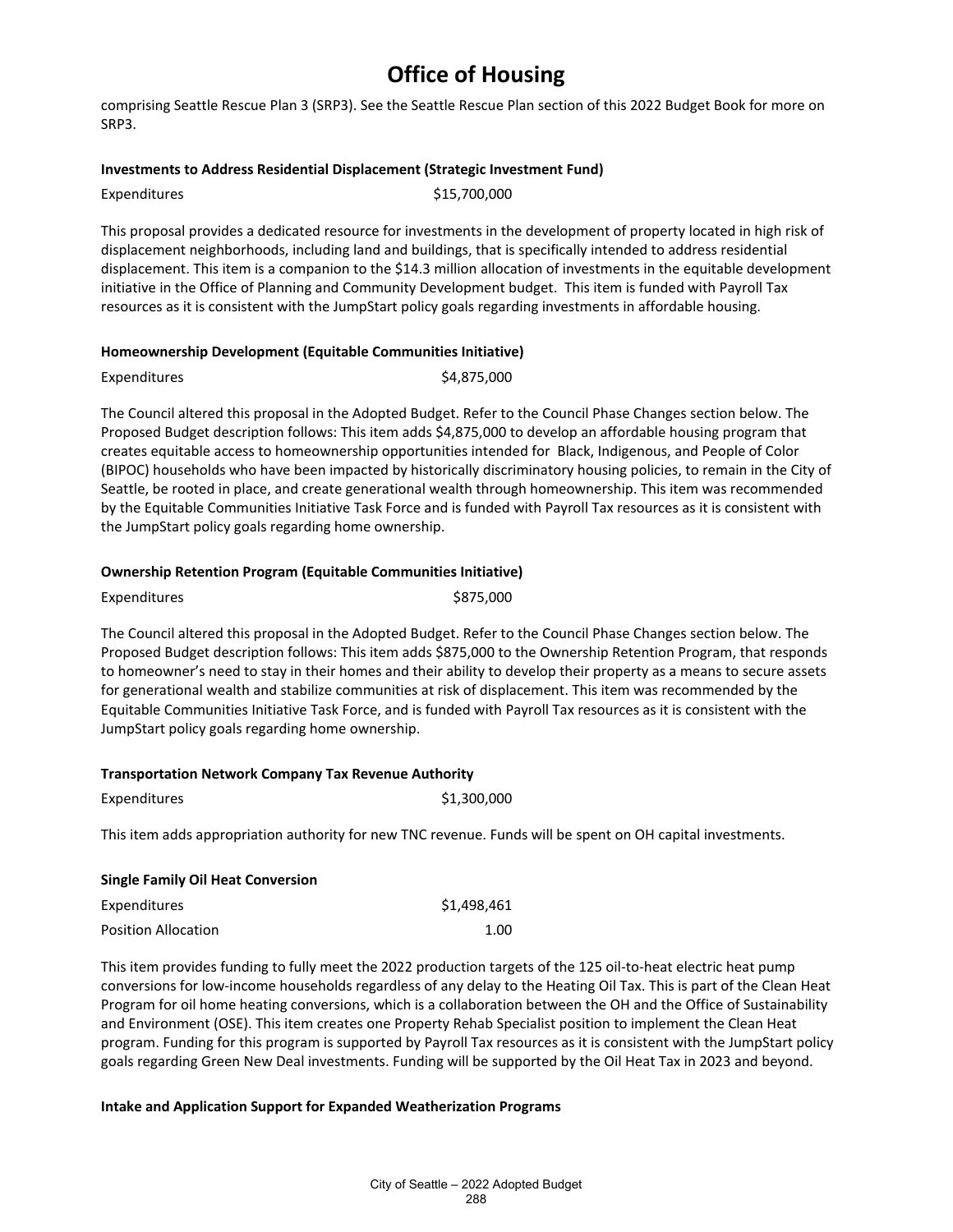| Expenditures               | \$26,539 |
|----------------------------|----------|
| Revenues                   |          |
| <b>Position Allocation</b> | 1.00     |

This request adds a revenue-backed 1.0 FTE Development Finance Specialist to OH's Weatherization program in recognition of the significant growth of the program and need for intake, application, and related administrative support.

#### **Fine Revenue for Multifamily Electrification**

Expenditures \$61,500

This item appropriates OSE's fine-related revenue from enforcement of the building tune-up regulation. OH will use these funds for electrification or energy efficiency improvements in affordable housing multifamily buildings.

#### **Workforce Development; Affordable Housing and Homeless Service Providers**

| Expenditures | \$750,000 |
|--------------|-----------|
|              |           |

The Council altered this proposal in the Adopted Budget. Refer to the Council Phase Changes section below. The Proposed Budget description follows: This item adds \$750,000 to develop and strengthen the workforce in housing social service agencies throughout the city. This investment seeks to advance educational and technical training, intended for BIPOC workers to create new employment pipelines for the sector while simultaneously ensuring high quality delivery of housing and services to vulnerable people. This item is part of a set of workforce development programming enabled by CLFR funds, and is part of Seattle Rescue Plan 3 (SRP3). The workforce development programming seeks to create strong pathways to middle wage jobs and more wealth-generating businesses in industries that will thrive in the future. Investments in economic inclusion will help Seattle recover from the pandemic and position our local economy for continued equitable growth. The other departments receiving workforce development allocations enabled by CLFR funds are ARTS, FAS, OED, OIRA, and OSE. See the Seattle Rescue Plan section of this 2022 Budget Book for more on SRP3.

### **Reserve Funding for Equitable Communities Initiative Recommendation**

Expenditures \$250,000

The Council eliminated this proposal in the Adopted Budget. Refer to the Council Phase Changes section below. The Proposed Budget description follows: This item holds \$250,000 in reserve for the implementation of consultant recommendations contracted in 2021. This item was recommended by the Equitable Communities Initiative Task Force and is funded by Payroll Tax resources as it is consistent with the JumpStart policy goals regarding home ownership.

### **Proposed Technical**

### **Continuation of O&M Subsidy Adjustment**

Expenditures \$767,520

This item continues the appropriation authority needed to provide operating and maintenance (O&M) subsidies to new projects that are ready for occupancy.

### **Local Option O&M Subsidies**

Expenditures \$1,929,400

Revenue from the Local Option Sales Tax funding source is two-fold: \$13.3 million for capital, and O&M subsidies for the projects built with the capital funds after they are complete. The two projects built with Local Option Sales Tax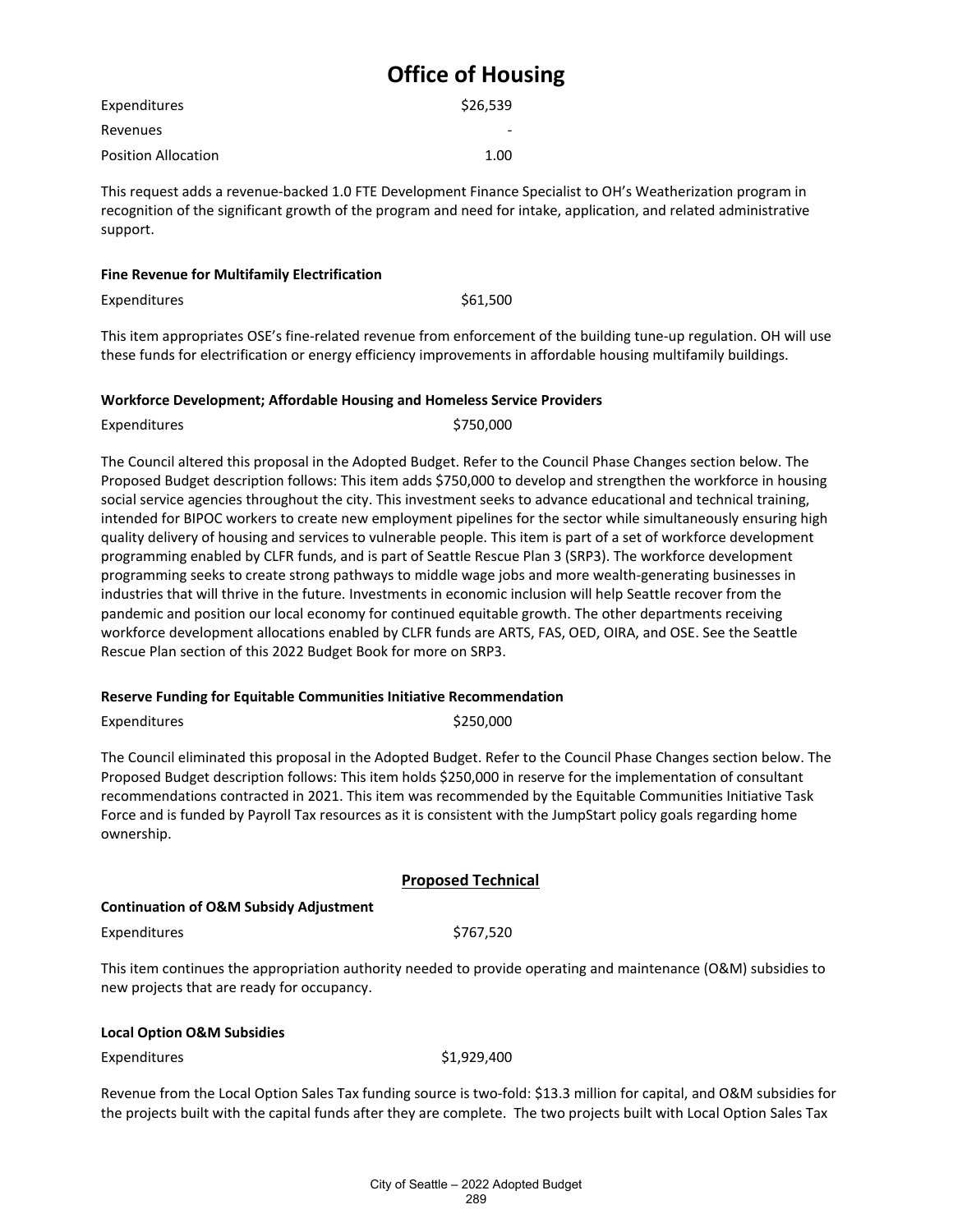capital dollars are nearing completion and will be occupied in 2022. This technical adjustment reflects the appropriation authority necessary to begin distributing O&M subsidies to these projects in 2022.

| Expenditures               | \$409.594 |
|----------------------------|-----------|
| <b>Position Allocation</b> | 3.00      |

This item continues two ongoing adjustments made in the 2021 Q2 supplemental ordinance: 1) a net-zero shift of the budgeted medical benefit expenses from one operating BSL to two other operating BSLs, and 2) the addition of a Community Development Specialist for the Homeownership program.

### **Projected Revenue Adjustments**

| Expenditures | \$20,772,343 |
|--------------|--------------|
| Revenues     | \$22,823,227 |

This technical adjustment represents projected revenue changes from the baseline amounts in the 2022 Proposed Budget. Revenue adjustments tied to specific change requests are shown in those change requests and not included here. Amounts represent incremental differences only. These changes include inflationary adjustments, updated projections, and technical corrections.

#### **Council**

### **Changes to Jumpstart Fund Expenditures, Coronavirus Local Recovery Fund Resources, and Other Community-led Investments**

Expenditures \$2,978,392

This omnibus Council Budget Action impacts the Office of Housing in the following ways:

The City Council amended the 2022 Proposed Budget by reallocating \$70.7 million of one-time federal Coronavirus Local Fiscal Recovery Act (CLFR) Funds to revenue replacement in the General Fund. This action allows for the reallocation of funds in the Jumpstart Payroll Expense Tax (PET) Fund for purposes outlined in Ordinance 126393. Full revenue replacement details can be found in the Seattle Rescue Plan chapter. Workforce Development (\$750,000); Services delivered by Affordable Housing and Homeless Service Providers (\$7.3M) will now be funded by PET. Expanded Capital Investment in Affordable Rental Housing Production and Preservation (\$91.4M) will now be funded by PET and changed from one-time funding to on-going funding. In addition to these changes Council added \$1M of General Fund for capacity building support to non PSH affordable housing providers.

City Council reduced funding for the Equitable Communities Initiative Task Force recommendations by \$14 million in the 2022 Adopted Budget, relative to the Executive's proposed budget, and changed appropriations to one-time funding.  The Council issued a Statement of Legislative Intent that they will work with the Executive to identify ongoing funding to sustain the commitment to the recommendations. 

The 2022 Adopted Budget does not continue the \$250,000 investment in the Lease to Own Reserve; total one-time funding for the initiative over 2021-2022 is \$250,000 provided in the 2021 Adopted Budget. Investments in Homeownership Development (\$4,875,000) and Ownership Retention (\$875,000) are sustained in the 2022 Adopted Budget. Investments in both Homeownership Development and Ownership Retention were changed from on-going to one-time. The total one-time funding over 2021-2022 will be \$9,500,000 for Homeownership Development and \$\$1,750,000 for Ownership Retention.

For additional details please see the Finance General chapter of the 2022 Adopted Budget.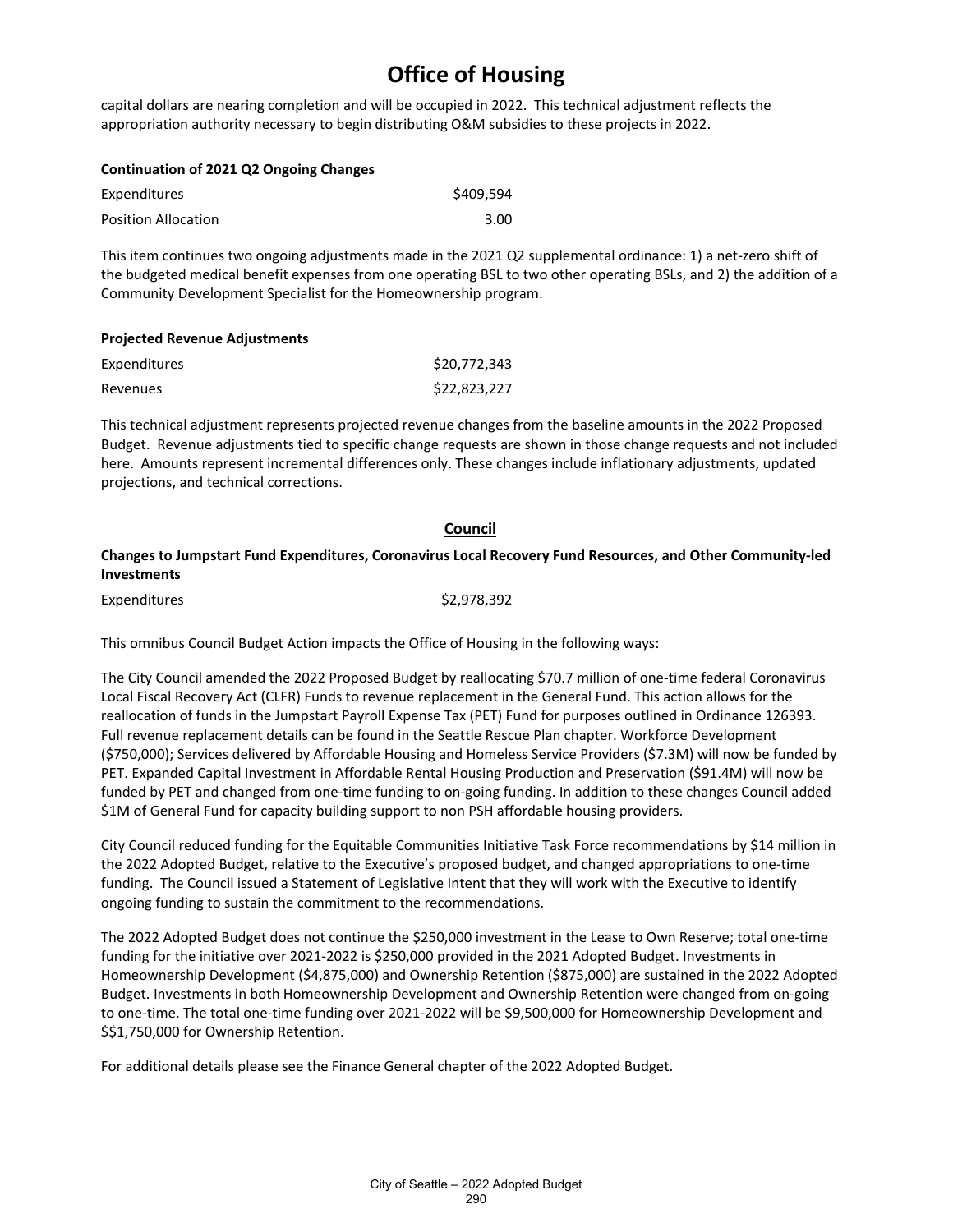**Cut \$6 million of JumpStart Funds in HSD for services paired with Emergency Housing Vouchers; cut \$1.3 million of JumpStart Funds in OH for multifamily lending; and add \$7.3 million of JumpStart Funds to OH for services paired with Emergency Housing Vouchers and for services in City-funded housing units**

Expenditures \$6,000,000

This item cuts \$6 million of JumpStart Funds in the Human Services Department (HSD) for services paired with Emergency Housing Vouchers; cut \$1.3 million of JumpStart Funds in the Office of Housing (OH) for multi-family lending; and add \$7.3 million of on-going JumpStart Funds to OH for housing services. Funds are to be used for the following purposes:

• Services paired with Emergency Housing Vouchers in City-funded or non-City-funded buildings, including buildings acquired with Rapid Acquisition funding; and

• Services for City-funded permanent supportive housing or permanently affordable housing with services.

Funding is provided with the expectation that federal, state, and county funds will be forthcoming to leverage City funding in 2022 and beyond. The City will use General Fund or JumpStart Funds, in addition to other leveraged resources, to provide ongoing support for these housing services.

OH will enter into a memorandum of agreement (MOA) with the King County Regional Homelessness Authority (KCRHA) to develop a plan for allocating funding to provide the needed services for Emergency Housing Vouchers (EHVs) in non-City-funded housing units only. This funding is to be awarded to a limited number of agencies to provide services to households utilizing vouchers in buildings that are not City-funded. The services provided for these households will rely on partnerships or direct contracting with agencies that have particular expertise or connections with highly marginalized populations to ensure that individuals housed with EHVs have continuity in their service connections and that services are culturally informed. The MOA and execution of contracts will reflect support for KCRHA's efforts to streamline contracting with homeless service providers following initial implementation. This could involve OH contracting with KCRHA for the portion of funding supporting services to EHV tenants in non-City-funded housing units.

Funding for services in City-funded permanent supportive housing or permanently affordable housing buildings with or without EHVs will be awarded by OH to building operators to provide services.

### **Add \$250,000 GF to OH for pre-development costs for an affordable housing project at North Seattle College**

Expenditures \$250,000

This item adds \$250,000 of one-time General Fund to the Office of Housing (OH) to fund the pre-development costs for a 200-unit affordable housing project at North Seattle College. This action uses TNC tax revenues made available in SDOT-901-A-001. Chief Seattle Club and Bellwether Housing are the co-developers of this project.

Pre-development costs could include: architectural services, engineering services, environmental studies, etc. City funding will be expended consistent with contracting and other funding and legal requirements. Total development costs for this proposed project are estimated at \$96 million. Potential permanent funding sources for this project include: State, County, and City funds, low-income housing tax credits, bond cap, and philanthropic sources.

### **Add \$200,000 GF to OH for the Home for Good Program**

Expenditures \$200,000

This item adds \$200,000 of one-time General Fund to the Office of Housing (OH) for the Home for Good Program. The City Council provided this new program \$750,000 in 2020 and \$200,000 in 2021.

Program implementation was delayed due to the pandemic and to changes in the state Housing Essential Needs Program that impacted the target population to be served by the program. It is now operating and is providing case management and housing stabilization services to 40 individuals who are homeless or at risk of homelessness. The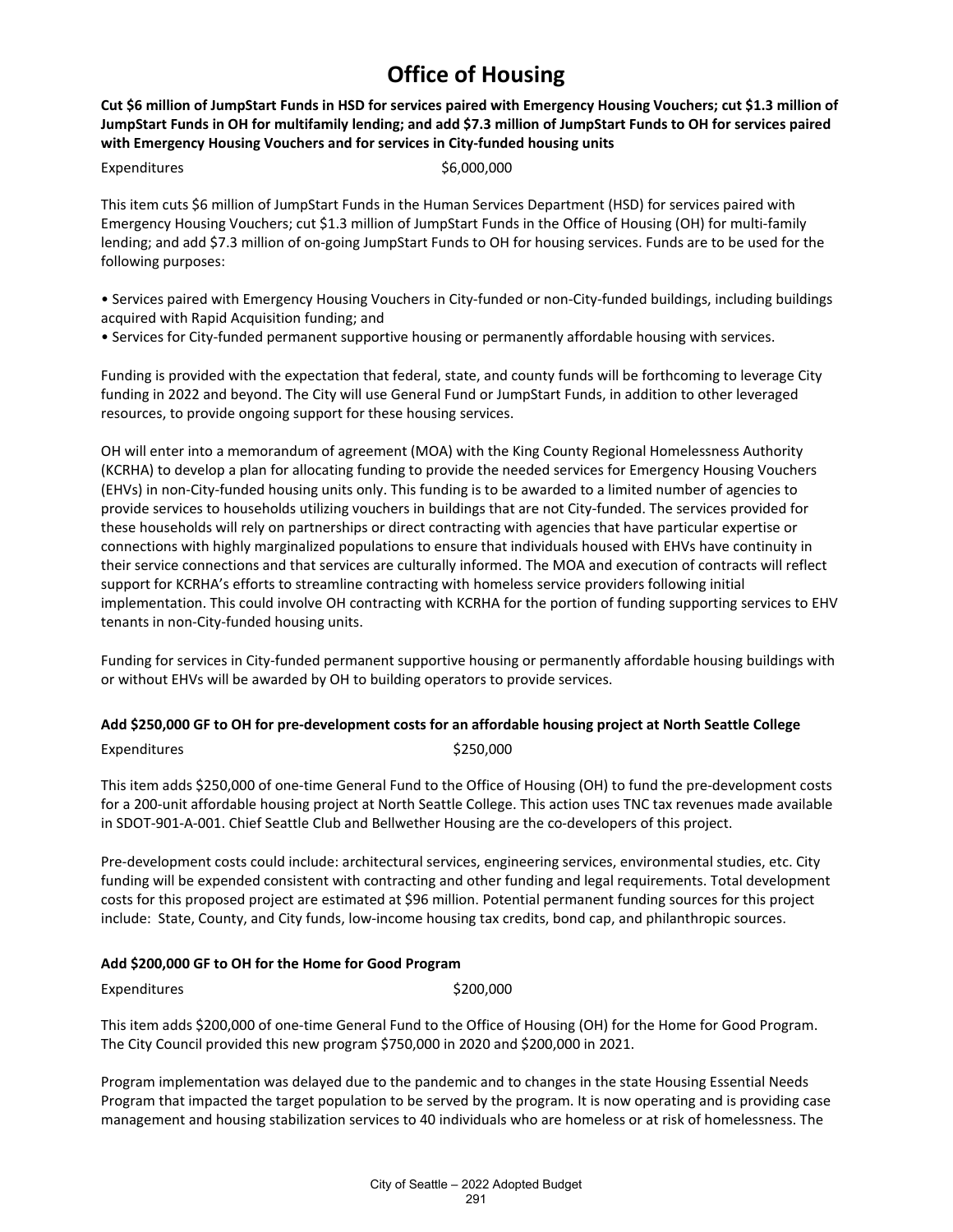program has unexpended fund balance of approximately \$560,000 that, coupled with the proposed \$200,000 included in this item, will allow the program to serve a total of 65 people, 40 existing clients and 25 new clients, through the end of 2022.

### **Add \$200,000 of fund balance in OH to fund the Home and Hope Program**

Expenditures \$200,000

This item adds \$200,000 of on-going fund balance from the Office of Housing's (OH's) Operating Fund to provide increased support for the Home and Hope Program. This program is proposed to receive \$200,000 in funding in the Mayor's 2022 Proposed Budget.

The Home and Hope program works to accelerate the development of affordable housing in conjunction with early childhood education centers, health clinics, or other community uses, on underutilized, public or tax-exempt sites. The City has provided funding for this program since 2017. City funds will be used for pre-development services to support future development of identified sites in the City of Seattle.

### **Errata Corrections to the Proposed Budget and CIP**

Revenues  $\zeta(11,300,189)$ 

This Council Budget Action (CBA) adopts corrections to errors in amounts of appropriations or revenues, the errata, for the 2022 Proposed Budget and the 2022 – 2027 Proposed Capital Improvement Program (CIP) identified by the City Budget Office and Central Staff after transmittal to the City Council. Any conflicting effect of CBAs included in Council's final decision on the 2022 Proposed Budget or the 2022-2027 CIP would override changes included in this Errata CBA.

Central Staff has reviewed the proposed corrections and finds that they do not represent policy choices and are appropriately addressed as a single budget action. Only transactions that change appropriations or revenues in the 2022 Proposed Budget or for year 2022 of the CIP are shown in the Summary of Dollar Effect tables above and the Budget Action Transaction table below. The list below describes the corrections included in the transactions of this CBA:

Office of Housing (OH) 1: These transactions would add use of/contribution to fund balance for the Low Income Housing Fund and the for the Office of Housing Fund. These amounts were mistakenly left out of the 2022 Proposed Budget.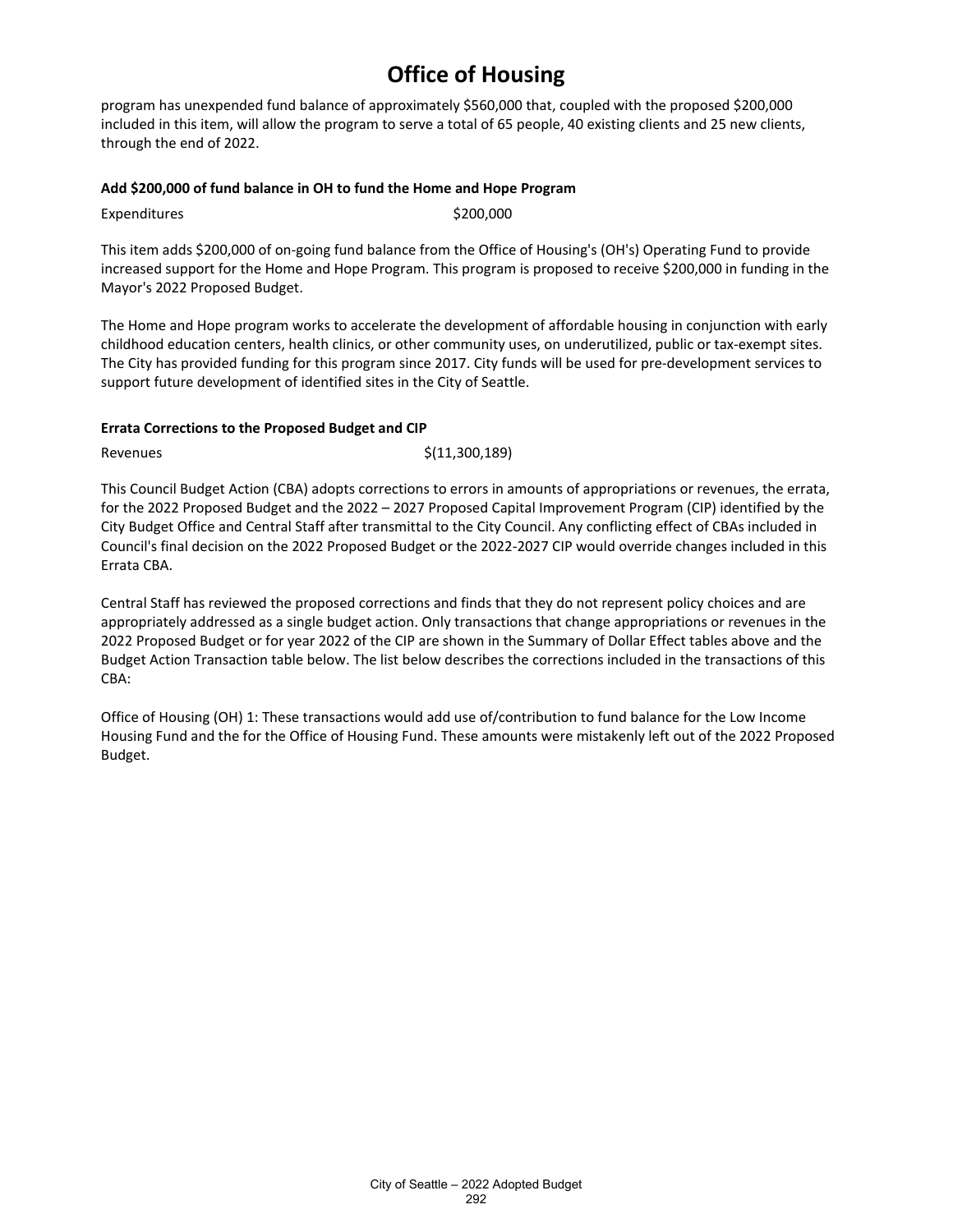| <b>Expenditure Overview</b>                      |                        |                 |                 |
|--------------------------------------------------|------------------------|-----------------|-----------------|
| <b>Appropriations</b>                            | 2020<br><b>Actuals</b> | 2021<br>Adopted | 2022<br>Adopted |
| OH - BO-HU-1000 - Leadership and Administration  |                        |                 |                 |
| 00100 - General Fund                             | 44,571                 | 650,000         | 212,123         |
| 14500 - Payroll Expense Tax                      |                        |                 | 1,625,000       |
| 16600 - Office of Housing Fund                   | 4,436,482              | 5,710,995       | 5,841,097       |
| Total for BSL: BO-HU-1000                        | 4,481,053              | 6,360,994       | 7,678,220       |
| OH - BO-HU-2000 - Homeownership & Sustainability |                        |                 |                 |
| 00100 - General Fund                             |                        | 550,247         | 61,747          |
| 14500 - Payroll Expense Tax                      |                        |                 | 6,373,461       |
| 16400 - Low Income Housing Fund                  |                        | 7,422,079       | 8,422,398       |
| 16403 - 2002 Levy Multipurpose Fund              | 1,095,460              |                 |                 |
| 16411 - 1995 Housing Levy Capital Fund           | 103,746                |                 |                 |
| 16413 - 1995 Levy Homebuyer Assist               | 106,957                |                 |                 |
| 16416 - 2009 Housing Levy Capital Fund           | 442,857                |                 |                 |
| 16418 - 2016 Housing Levy Capital Fund           | 1,864,287              |                 |                 |
| 16440 - Housing Program Support Fund             | 2,554,735              |                 |                 |
| 16600 - Office of Housing Fund                   | 2,046,022              | 2,031,897       | 2,462,788       |
| Total for BSL: BO-HU-2000                        | 8,214,064              | 10,004,223      | 17,320,395      |
| OH - BO-HU-3000 - Multifamily Housing            |                        |                 |                 |
| 00100 - General Fund                             |                        | 1,500,000       | 2,550,000       |
| 14500 - Payroll Expense Tax                      |                        |                 | 91,426,501      |
| 16400 - Low Income Housing Fund                  |                        | 64,743,994      | 87,111,325      |
| 16402 - 2002 Levy Very LIH Fund                  | 1,028                  |                 |                 |
| 16404 - 2002 Levy O&M Fund                       | 4,576,024              |                 |                 |
| 16410 - 1986 Housing Levy Capital Fund           | 814,049                |                 |                 |
| 16411 - 1995 Housing Levy Capital Fund           | 100,715                |                 |                 |
| 16412 - 1995 Levy O&M Fund                       | 2,412,984              |                 |                 |
| 16416 - 2009 Housing Levy Capital Fund           | 204,126                |                 |                 |
| 16417 - 2009 Levy O&M Fund                       | 4,408,105              |                 |                 |
| 16418 - 2016 Housing Levy Capital Fund           | 28,669,816             |                 |                 |
| 16419 - 2016 Levy O&M Fund                       | 6,583,840              |                 |                 |
| 16420 - 1986 Levy O&M Fund                       | 684,985                |                 |                 |
| 16430 - Housing Incentive Fund                   | 47,635,959             |                 |                 |
| 16440 - Housing Program Support Fund             | 34,122,277             |                 |                 |
| 16600 - Office of Housing Fund                   | 1,637,162              | 1,927,093       | 2,337,415       |
| 36510 - 2018 LTGO Taxable Bond Fund              | 1,134,202              |                 |                 |
| 36610 - 2019 LTGO Taxable Bond Fund              | 1,911,053              |                 |                 |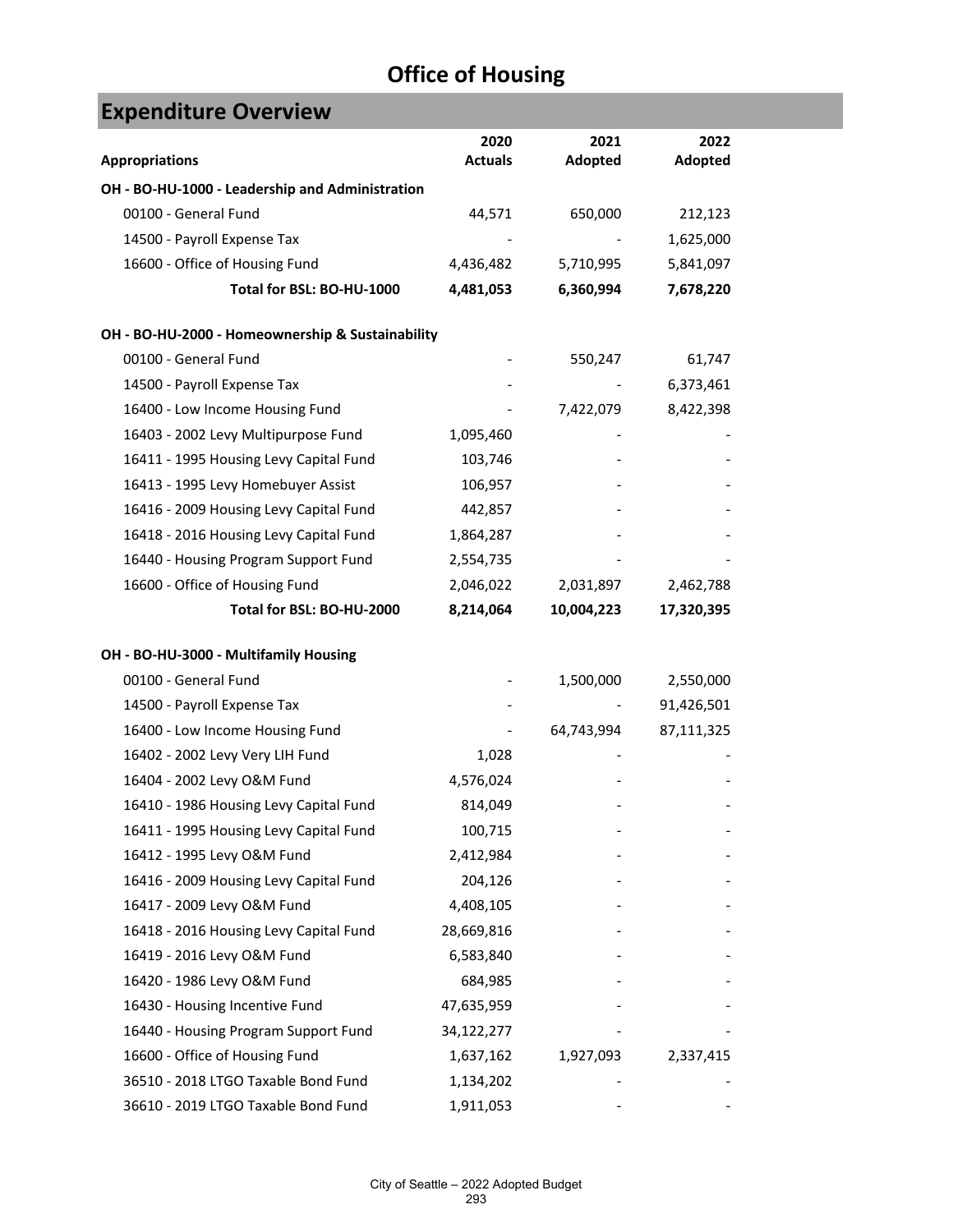|                                         | Total for BSL: BO-HU-3000 | 134.896.325 | 68.171.087 | 183.425.241 |
|-----------------------------------------|---------------------------|-------------|------------|-------------|
| <b>Department Total</b>                 |                           | 147.591.442 | 84,536,305 | 208,423,856 |
| Department Full-Time Equivalents Total* |                           | 46.00       | 46.00      | 51.00       |

*\* FTE totals are provided for informational purposes only. Changes in FTEs resulting from City Council or Human Resources Director actions outside of the budget process may not be detailed here*

## **Budget Summary by Fund Office of Housing**

|                                        | 2020<br><b>Actuals</b> | 2021<br>Adopted | 2022<br>Adopted |
|----------------------------------------|------------------------|-----------------|-----------------|
| 00100 - General Fund                   | 44,571                 | 2,700,247       | 2,823,870       |
| 14500 - Payroll Expense Tax            |                        |                 | 99,424,962      |
| 16400 - Low Income Housing Fund        |                        | 72,166,073      | 95,533,723      |
| 16402 - 2002 Levy Very LIH Fund        | 1,028                  |                 |                 |
| 16403 - 2002 Levy Multipurpose Fund    | 1,095,460              |                 |                 |
| 16404 - 2002 Levy O&M Fund             | 4,576,024              |                 |                 |
| 16410 - 1986 Housing Levy Capital Fund | 814,049                |                 |                 |
| 16411 - 1995 Housing Levy Capital Fund | 204,461                |                 |                 |
| 16412 - 1995 Levy O&M Fund             | 2,412,984              |                 |                 |
| 16413 - 1995 Levy Homebuyer Assist     | 106,957                |                 |                 |
| 16416 - 2009 Housing Levy Capital Fund | 646,983                |                 |                 |
| 16417 - 2009 Levy O&M Fund             | 4,408,105              |                 |                 |
| 16418 - 2016 Housing Levy Capital Fund | 30,534,104             |                 |                 |
| 16419 - 2016 Levy O&M Fund             | 6,583,840              |                 |                 |
| 16420 - 1986 Levy O&M Fund             | 684,985                |                 |                 |
| 16430 - Housing Incentive Fund         | 47,635,959             |                 |                 |
| 16440 - Housing Program Support Fund   | 36,677,011             |                 |                 |
| 16600 - Office of Housing Fund         | 8,119,666              | 9,669,985       | 10,641,300      |
| 36510 - 2018 LTGO Taxable Bond Fund    | 1,134,202              |                 |                 |
| 36610 - 2019 LTGO Taxable Bond Fund    | 1,911,053              |                 |                 |
| <b>Budget Totals for OH</b>            | 147,591,442            | 84,536,305      | 208,423,856     |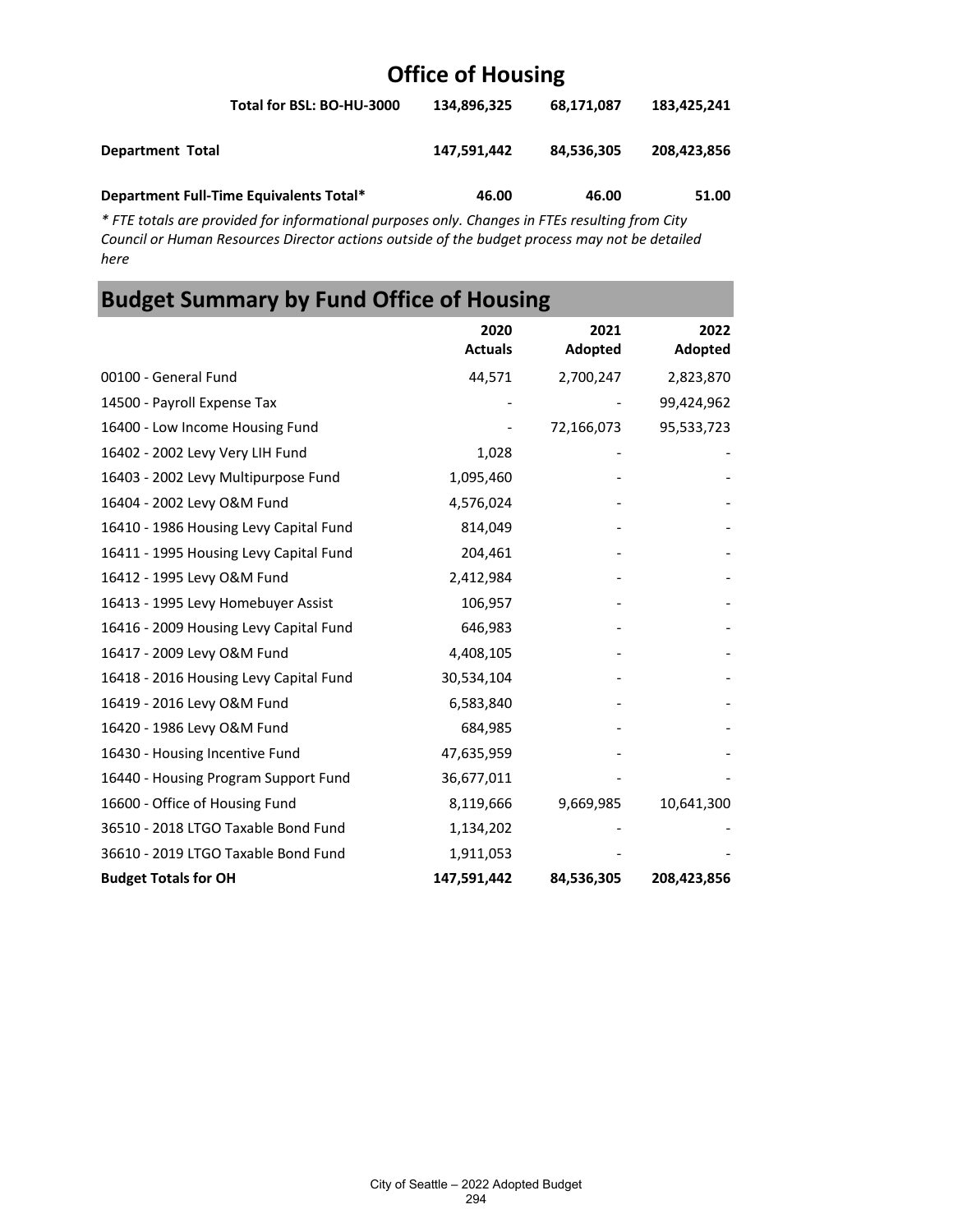## **Revenue Overview**

### **2022 Estimated Revenues**

| <b>Account</b><br>Code   | <b>Account Name</b>                           | 2020<br><b>Actuals</b> | 2021<br>Adopted | 2022<br>Adopted |
|--------------------------|-----------------------------------------------|------------------------|-----------------|-----------------|
| 331110                   | <b>Direct Fed Grants</b>                      |                        |                 |                 |
|                          | Total Revenues for: 00100 - General Fund      |                        |                 |                 |
| 311010                   | Real & Personal Property Taxes                |                        | 37,862,143      | 37,862,143      |
| 313010                   | Sales & Use Tax-Local Share                   |                        | 3,500,000       | 3,500,000       |
| 331000                   | <b>Direct Federal Grants</b>                  |                        |                 | 5,411           |
| 331110                   | <b>Direct Fed Grants</b>                      |                        | 1,426,267       | 1,426,267       |
| 334010                   | <b>State Grants</b>                           |                        |                 | (50, 506)       |
| 334090                   | <b>State Grants-Passthr</b>                   |                        | 600,000         | 600,000         |
| 337010                   | <b>Grants &amp; Contr From Local Govt</b>     |                        | 2,588,580       | 2,588,580       |
| 345020                   | Zoning & Subdivision Fees                     |                        | 25,200,000      | 45,900,000      |
| 360010                   | Investment Interest                           |                        | 2,000,000       | 2,000,000       |
| 360590                   | Program Income                                |                        | 4,000,000       | 4,000,000       |
| 374030                   | Capital Contr-Fed Dir Grants                  |                        | 2,968,574       | 2,968,574       |
| 397010                   | <b>Operating Transfers In</b>                 |                        | 5,225,000       | 5,015,826       |
| <b>Housing Fund</b>      | Total Revenues for: 16400 - Low Income        |                        | 85,370,564      | 105,816,294     |
| 400000                   | Use of/Contribution to Fund<br><b>Balance</b> |                        | (12,854,244)    | (10, 282, 571)  |
| <b>Housing Fund</b>      | Total Resources for:16400 - Low Income        |                        | 72,516,320      | 95,533,723      |
| 360140                   | Loan Interest Pmts Per Terms                  | 642                    |                 |                 |
| 360600                   | Principal On Loan                             | 11,383                 |                 |                 |
| <b>LIH Fund</b>          | Total Revenues for: 16402 - 2002 Levy Very    | 12,026                 |                 |                 |
| 360140                   | Loan Interest Pmts Per Terms                  | 21,714                 |                 |                 |
| 360150                   | Interest On Loan Payoffs                      | 34,487                 |                 |                 |
| 360600                   | Principal On Loan                             | 238,892                |                 |                 |
| 360900                   | Miscellaneous Revs-Other Rev                  | 33                     |                 |                 |
| <b>Multipurpose Fund</b> | Total Revenues for: 16403 - 2002 Levy         | 295,126                |                 |                 |
| 360150                   | Interest On Loan Payoffs                      | 87,555                 |                 |                 |
| 360600                   | Principal On Loan                             | 4,650,000              |                 |                 |
| <b>Fund</b>              | Total Revenues for: 16404 - 2002 Levy O&M     | 4,737,555              |                 |                 |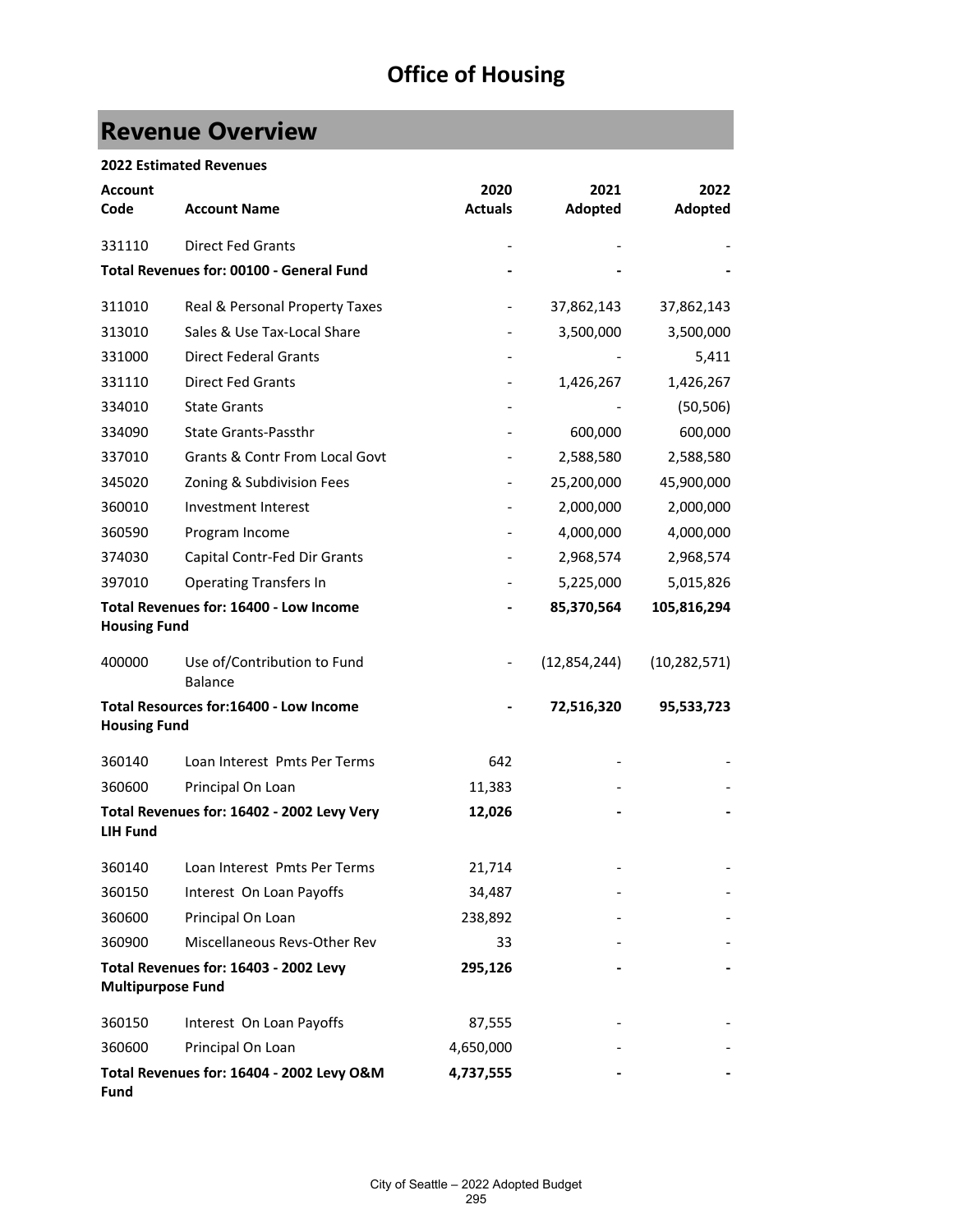| 360140                  | Loan Interest Pmts Per Terms                  | 85,056     |  |
|-------------------------|-----------------------------------------------|------------|--|
| <b>Capital Fund</b>     | Total Revenues for: 16410 - 1986 Housing Levy | 85,056     |  |
| 360140                  | Loan Interest Pmts Per Terms                  | 14,802     |  |
| 360150                  | Interest On Loan Payoffs                      | 18,167     |  |
| 360600                  | Principal On Loan                             | 327,624    |  |
| 360900                  | Miscellaneous Revs-Other Rev                  | 174        |  |
| <b>Capital Fund</b>     | Total Revenues for: 16411 - 1995 Housing Levy | 360,767    |  |
| 360150                  | Interest On Loan Payoffs                      | 143,200    |  |
| 360600                  | Principal On Loan                             | 5,000,000  |  |
| Fund                    | Total Revenues for: 16412 - 1995 Levy O&M     | 5,143,200  |  |
| 360140                  | Loan Interest Pmts Per Terms                  | 21,645     |  |
| 360150                  | Interest On Loan Payoffs                      | 28,259     |  |
| 360600                  | Principal On Loan                             | 183,913    |  |
| 360900                  | Miscellaneous Revs-Other Rev                  | 12         |  |
| <b>Homebuyer Assist</b> | Total Revenues for: 16413 - 1995 Levy         | 233,829    |  |
| 360140                  | Loan Interest Pmts Per Terms                  | (5, 124)   |  |
| 360150                  | Interest On Loan Payoffs                      | 59,061     |  |
| 360600                  | Principal On Loan                             | 261,617    |  |
| 360900                  | Miscellaneous Revs-Other Rev                  | (917)      |  |
| <b>Capital Fund</b>     | Total Revenues for: 16416 - 2009 Housing Levy | 314,637    |  |
| 360150                  | Interest On Loan Payoffs                      | 116,335    |  |
| 360600                  | Principal On Loan                             | 2,930,605  |  |
| <b>Fund</b>             | Total Revenues for: 16417 - 2009 Levy O&M     | 3,046,940  |  |
| 311010                  | Real & Personal Property Taxes                | 31,348,652 |  |
| <b>Capital Fund</b>     | Total Revenues for: 16418 - 2016 Housing Levy | 31,348,652 |  |
| 311010                  | Real & Personal Property Taxes                | 5,903,450  |  |
| <b>Fund</b>             | Total Revenues for: 16419 - 2016 Levy O&M     | 5,903,450  |  |
| 345020                  | Zoning & Subdivision Fees                     | 71,730,044 |  |
| 360600                  | Principal On Loan                             | 12,580     |  |
| <b>Fund</b>             | Total Revenues for: 16430 - Housing Incentive | 71,742,623 |  |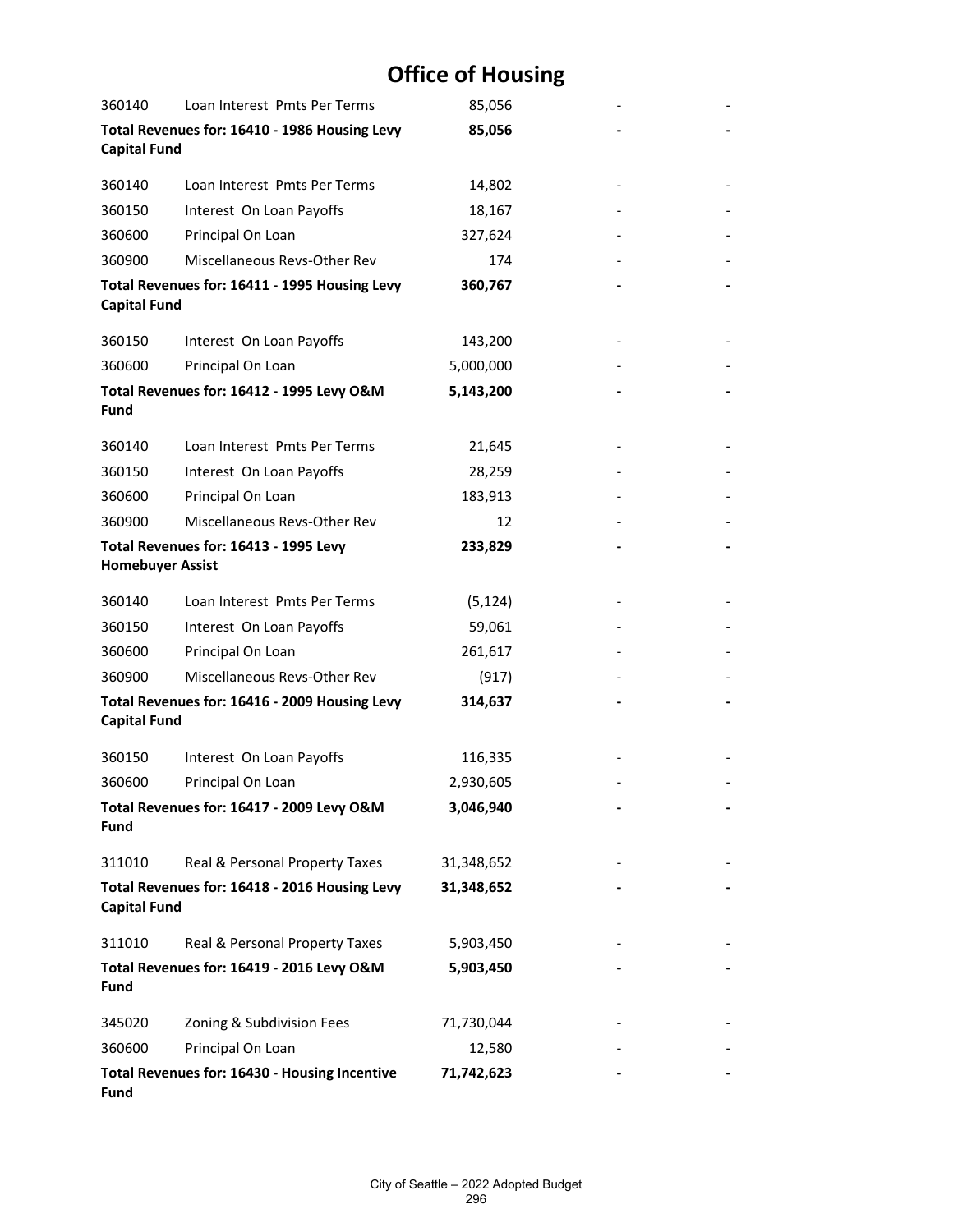| 313020                    | Sales & Use Tax                               | 4,759,409   |            |             |
|---------------------------|-----------------------------------------------|-------------|------------|-------------|
| 331110                    | <b>Direct Fed Grants</b>                      | 7,500,430   |            |             |
| 333110                    | Ind Fed Grants                                | 576,739     |            |             |
| 334090                    | State Grants-Passthr                          | 378,974     |            |             |
| 337010                    | Grants & Contr From Local Govt                | 29          |            |             |
| 341300                    | Administrative Fees & Charges                 | 896,940     |            |             |
| 360140                    | Loan Interest Pmts Per Terms                  | 82,622      |            |             |
| 360150                    | Interest On Loan Payoffs                      | 296,183     |            |             |
| 360600                    | Principal On Loan                             | 1,141,934   |            |             |
| 360900                    | Miscellaneous Revs-Other Rev                  | 167,223     |            |             |
| 374030                    | Capital Contr-Fed Dir Grants                  | 3,449,116   |            |             |
|                           | Total Revenues for: 16440 - Housing Program   | 19,249,598  |            |             |
| <b>Support Fund</b>       |                                               |             |            |             |
| 311010                    | Real & Personal Property Taxes                | 3,509,135   | 3,566,429  | 3,566,429   |
| 331000                    | <b>Direct Federal Grants</b>                  |             |            | 600         |
| 331110                    | <b>Direct Fed Grants</b>                      | 283,266     | 819,842    | 819,842     |
| 333110                    | Ind Fed Grants                                | 372,427     | 387,731    | 387,731     |
| 334010                    | <b>State Grants</b>                           |             |            | 50,506      |
| 334090                    | State Grants-Passthr                          | 201,382     | 250,000    | 250,000     |
| 337010                    | Grants & Contr From Local Govt                |             | 147,420    | 147,420     |
| 341300                    | Administrative Fees & Charges                 | 832,638     | 815,000    | 815,000     |
| 345010                    | Design & Planning Fees                        | 89,500      | 250,000    | 250,000     |
| 345020                    | Zoning & Subdivision Fees                     | 19,053      | 2,800,000  | 5,100,000   |
| 360220                    | Interest Earned On Deliquent A                | 356         |            |             |
| 360900                    | Miscellaneous Revs-Other Rev                  | 109,667     |            |             |
| 374030                    | Capital Contr-Fed Dir Grants                  | 207,585     |            |             |
| 397010                    | <b>Operating Transfers In</b>                 |             | 45,000     | 71,390      |
| Fund                      | Total Revenues for: 16600 - Office of Housing | 5,625,009   | 9,081,422  | 11,458,919  |
| 400000                    | Use of/Contribution to Fund<br><b>Balance</b> |             | 388,563    | (1,017,618) |
| Fund                      | Total Resources for:16600 - Office of Housing | 5,625,009   | 9,469,985  | 10,441,301  |
| <b>Total OH Resources</b> |                                               | 148,098,466 | 81,986,305 | 105,975,024 |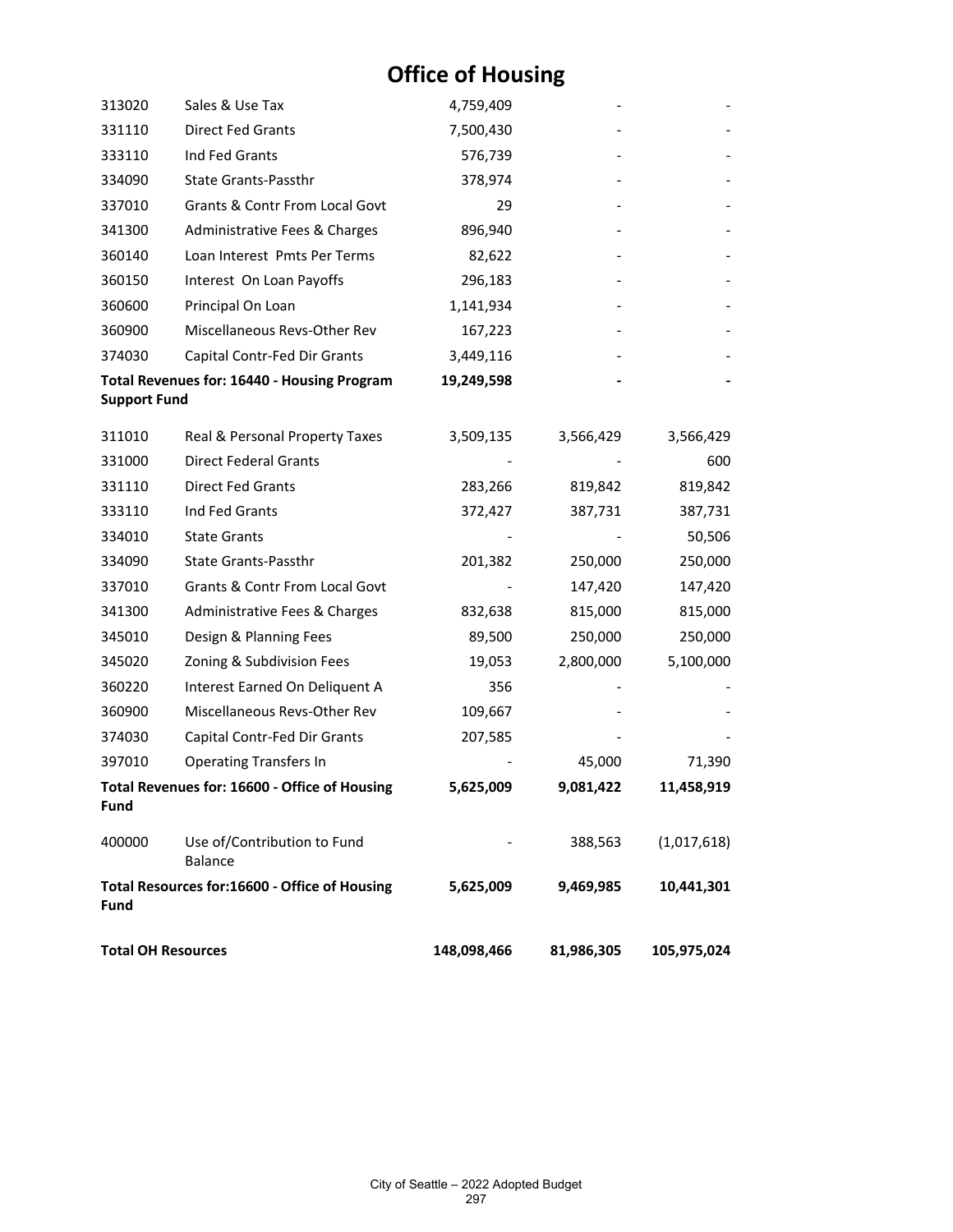### **Appropriations by Budget Summary Level and Program**

### **OH - BO-HU-1000 - Leadership and Administration**

The purpose of the Leadership and Administration Budget Summary Level is to provide centralized leadership, strategic planning, program development, and financial management support services to the office.

| <b>Program Expenditures</b>        | 2020<br><b>Actuals</b> | 2021<br>Adopted | 2022<br>Adopted |
|------------------------------------|------------------------|-----------------|-----------------|
| Citywide Indirect Costs            | 1,180,829              | 1,268,302       | 1,402,636       |
| <b>Departmental Indirect Costs</b> | 2,079,852              | 2,793,834       | 2,812,227       |
| Policy & Planning                  | 1,163,411              | 2,192,892       | 3,867,666       |
| Pooled Benefits                    | 56,961                 | 105,966         | (404, 309)      |
| <b>Total</b>                       | 4,481,053              | 6,360,994       | 7,678,220       |
| Full-time Equivalents Total*       | 17.50                  | 17.50           | 19.50           |

*\*FTE totals are provided for informational purposes only. Changes in FTEs resulting from City Council or Human Resources Director actions outside of the budget process may not be detailed here*

*The following information summarizes the programs in Leadership and Administration Budget Summary Level:*

### **Citywide Indirect Costs**

The purpose of the Citywide Indirect Costs program is to fund internal services costs originating from outside of the department such as allocated costs from the Department of Finance and Administrative Services and Seattle Information Technology Department.

|                         | 2020           | 2021      | 2022           |
|-------------------------|----------------|-----------|----------------|
| Expenditures/FTE        | <b>Actuals</b> | Adopted   | <b>Adopted</b> |
| Citywide Indirect Costs | 1.180.829      | 1.268.302 | 1.402.636      |

### **Departmental Indirect Costs**

The purpose of the Departmental Indirect Costs program is to fund costs associated with management of the department. This may include personnel costs related to department leadership and administration or other administrative costs such as external rent and operating supplies or services.

|                                    | 2020           | 2021           | 2022      |
|------------------------------------|----------------|----------------|-----------|
| Expenditures/FTE                   | <b>Actuals</b> | <b>Adopted</b> | Adopted   |
| Departmental Indirect Costs        | 2.079.852      | 2.793.834      | 2.812.227 |
| <b>Full Time Equivalents Total</b> | 9.50           | 9.50           | 9.50      |

#### **Policy & Planning**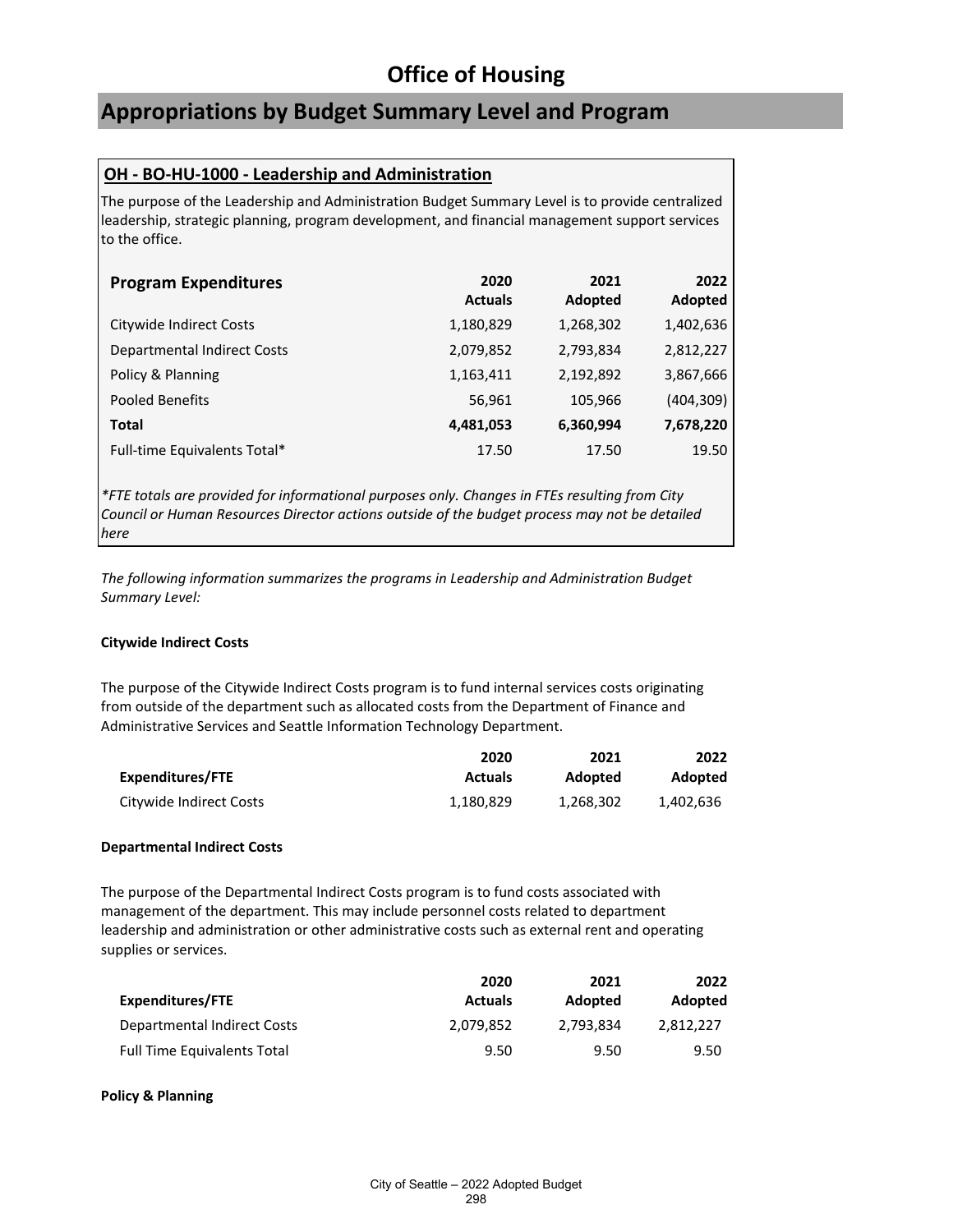The purpose of the Policy & Planning program is to provide strategic planning, program development, and vacant land redevelopment services to increase housing opportunities for Seattle residents.

|                                    | 2020           | 2021      | 2022      |
|------------------------------------|----------------|-----------|-----------|
| <b>Expenditures/FTE</b>            | <b>Actuals</b> | Adopted   | Adopted   |
| Policy & Planning                  | 1.163.411      | 2.192.892 | 3.867.666 |
| <b>Full Time Equivalents Total</b> | 8.00           | 8.00      | 10.00     |

#### **Pooled Benefits**

The purpose of the Pooled Benefits program is to fund department costs associated with health and dental insurance, workers compensation, and unemployment insurance contributions.

|                  | 2020           | 2021    | 2022      |
|------------------|----------------|---------|-----------|
| Expenditures/FTE | <b>Actuals</b> | Adopted | Adopted   |
| Pooled Benefits  | 56.961         | 105.966 | (404.309) |

### **OH - BO-HU-2000 - Homeownership & Sustainability**

The purpose of the Homeownership & Sustainability Budget Summary Level is to provide loans and grants to low-income Seattle residents to support first-time home-buyers, health and safety home repair needs, and energy efficiency improvements.

| <b>Program Expenditures</b>  | 2020<br><b>Actuals</b> | 2021<br>Adopted | 2022<br>Adopted |
|------------------------------|------------------------|-----------------|-----------------|
| Home Ownership               | 4,025,545              | 2,657,545       | 8,256,222       |
| Home Repair                  | 762,690                | 1,349,285       | 1,386,785       |
| Weatherization               | 3,425,829              | 5,997,393       | 7,677,387       |
| <b>Total</b>                 | 8,214,064              | 10,004,223      | 17,320,395      |
| Full-time Equivalents Total* | 16.00                  | 16.00           | 18.00           |

*\*FTE totals are provided for informational purposes only. Changes in FTEs resulting from City Council or Human Resources Director actions outside of the budget process may not be detailed here*

*The following information summarizes the programs in Homeownership & Sustainability Budget Summary Level:*

### **Home Ownership**

The purpose of the Home Ownership program is to support first-time homebuyers and existing low-income homeowners through down payment assistance loans, subsidies for permanently affordable homes, and foreclosure prevention loans.

|                                    | 2020           | 2021      | 2022      |
|------------------------------------|----------------|-----------|-----------|
| Expenditures/FTE                   | <b>Actuals</b> | Adopted   | Adopted   |
| Home Ownership                     | 4.025.545      | 2,657,545 | 8.256.222 |
| <b>Full Time Equivalents Total</b> | 2.50           | 2.50      | 2.50      |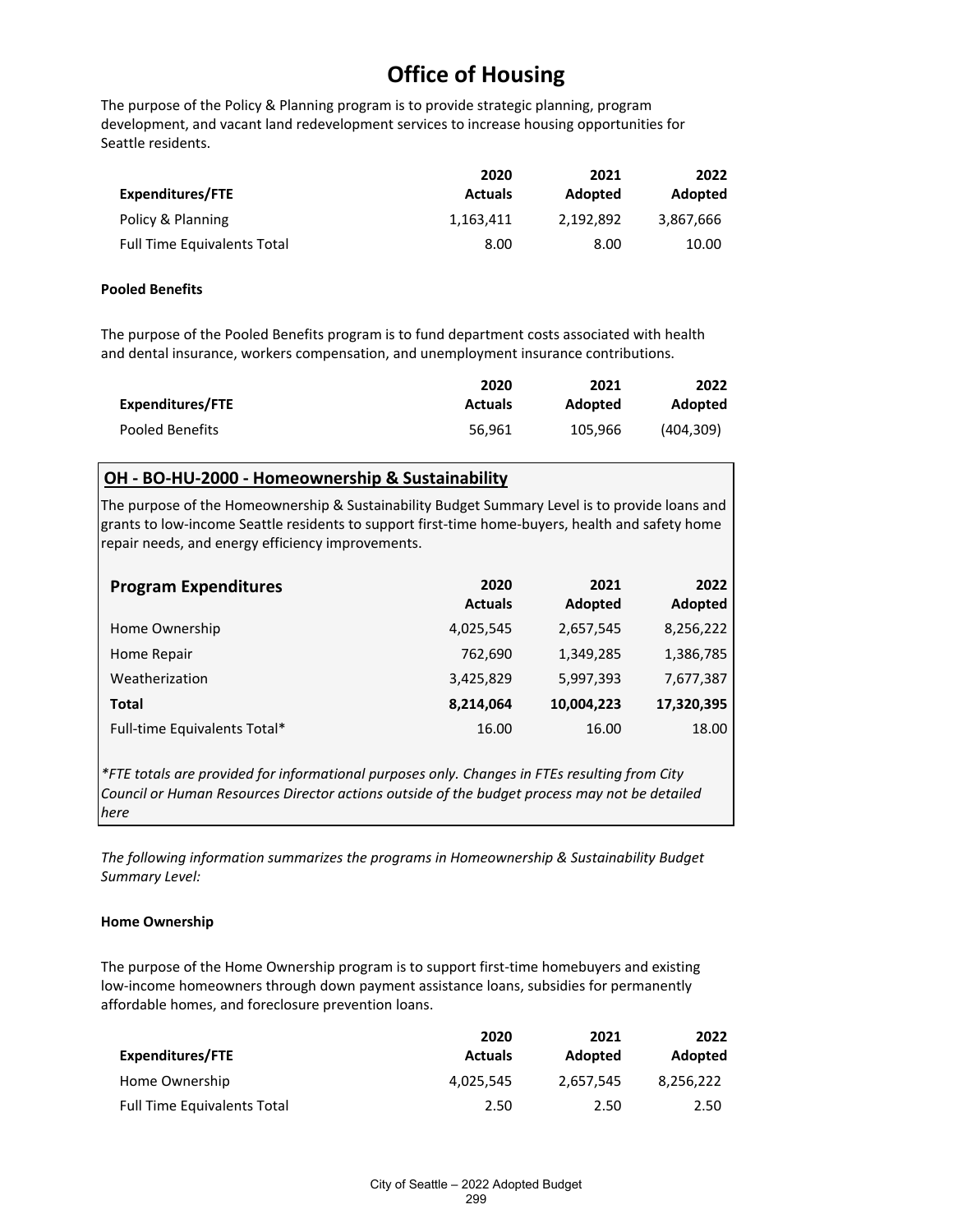#### **Home Repair**

The purpose of the Home Repair program is to provide grants or no- to low-interest loans to assist low-income homeowners with critical home repairs.

|                                    | 2020           | 2021      | 2022      |
|------------------------------------|----------------|-----------|-----------|
| Expenditures/FTE                   | <b>Actuals</b> | Adopted   | Adopted   |
| Home Repair                        | 762.690        | 1,349,285 | 1,386,785 |
| <b>Full Time Equivalents Total</b> | 2.00           | 2.00      | 2.00      |

#### **Weatherization**

The purpose of the Weatherization program is provide grants to increase energy efficiency and lower utility costs for low-income residents in both single-family and multifamily properties.

|                                    | 2020           | 2021      | 2022      |
|------------------------------------|----------------|-----------|-----------|
| Expenditures/FTE                   | <b>Actuals</b> | Adopted   | Adopted   |
| Weatherization                     | 3.425.829      | 5.997.393 | 7.677.387 |
| <b>Full Time Equivalents Total</b> | 11.50          | 11.50     | 13.50     |

### **OH - BO-HU-3000 - Multifamily Housing**

The purpose of the Multifamily Housing Budget Summary Level is to develop, preserve, and monitor affordable multifamily rental housing; and to support affordable housing providers and low-income residents.

| <b>Program Expenditures</b>  | 2020<br><b>Actuals</b> | 2021<br>Adopted | 2022<br>Adopted |
|------------------------------|------------------------|-----------------|-----------------|
| Asset Management             | 9,067,572              | 3,797,030       | 14,928,374      |
| <b>Multifamily Lending</b>   | 125,828,753            | 64,374,058      | 168,496,868     |
| Total                        | 134,896,325            | 68,171,087      | 183,425,241     |
| Full-time Equivalents Total* | 12.50                  | 12.50           | 13.50           |

*\*FTE totals are provided for informational purposes only. Changes in FTEs resulting from City Council or Human Resources Director actions outside of the budget process may not be detailed here*

*The following information summarizes the programs in Multifamily Housing Budget Summary Level:*

### **Asset Management**

The purpose of the Asset Management program is to monitor the housing portfolio to ensure that the policy objectives of the City are achieved and the units remain in good condition.

|                                    | 2020           | 2021      | 2022       |
|------------------------------------|----------------|-----------|------------|
| Expenditures/FTE                   | <b>Actuals</b> | Adopted   | Adopted    |
| Asset Management                   | 9.067.572      | 3.797.030 | 14.928.374 |
| <b>Full Time Equivalents Total</b> | 6.50           | 6.50      | 6.50       |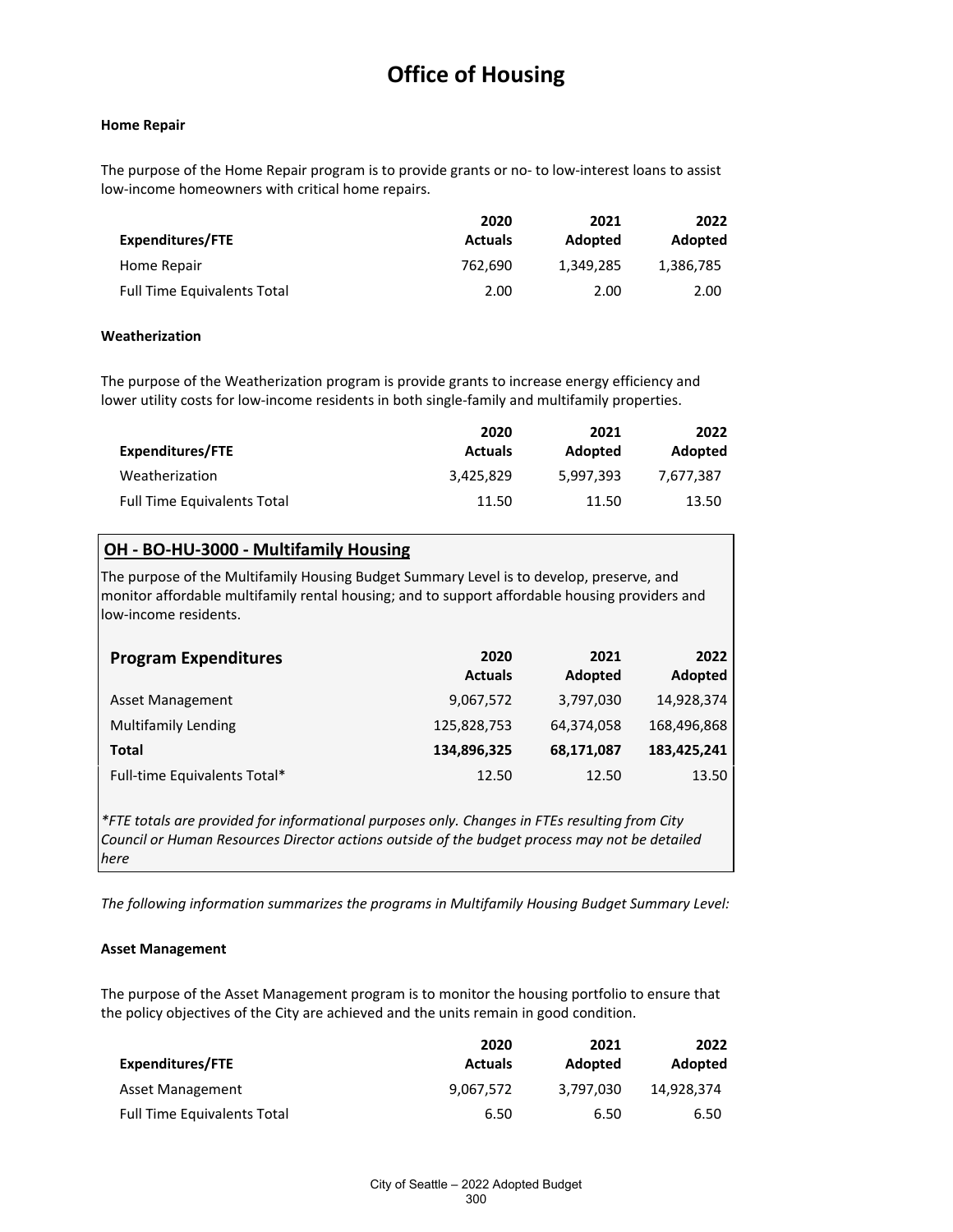#### **Multifamily Lending**

The purpose of the Multifamily Lending program is to employ the Housing Levy and other federal and local funding to make low-interest loans to developers to develop or preserve affordable multifamily rental housing.

|                                    | 2020           | 2021       | 2022        |
|------------------------------------|----------------|------------|-------------|
| Expenditures/FTE                   | <b>Actuals</b> | Adopted    | Adopted     |
| Multifamily Lending                | 125,828,753    | 64.374.058 | 168,496,868 |
| <b>Full Time Equivalents Total</b> | 6.00           | 6.00       | 7.00        |